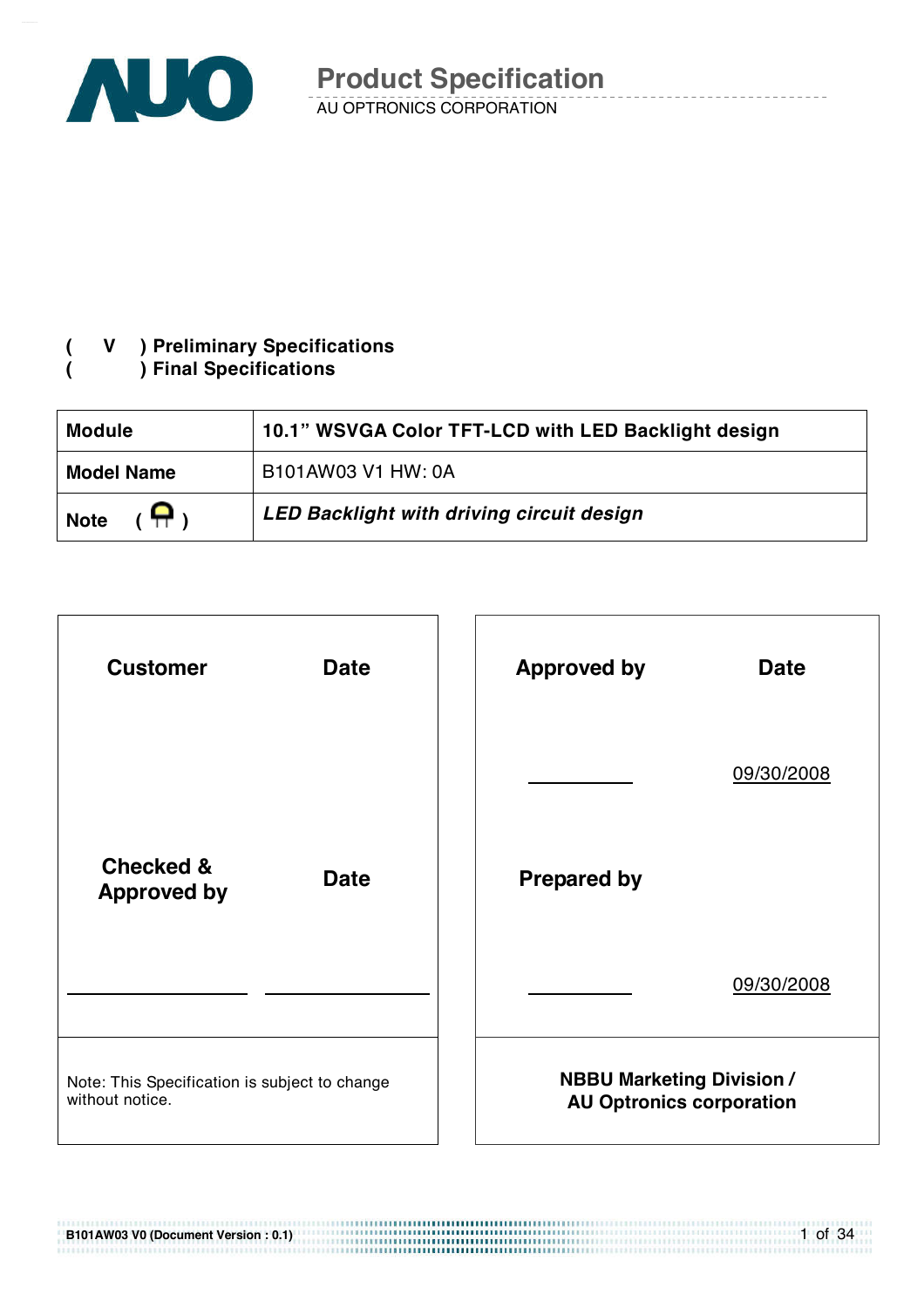

# **Contents**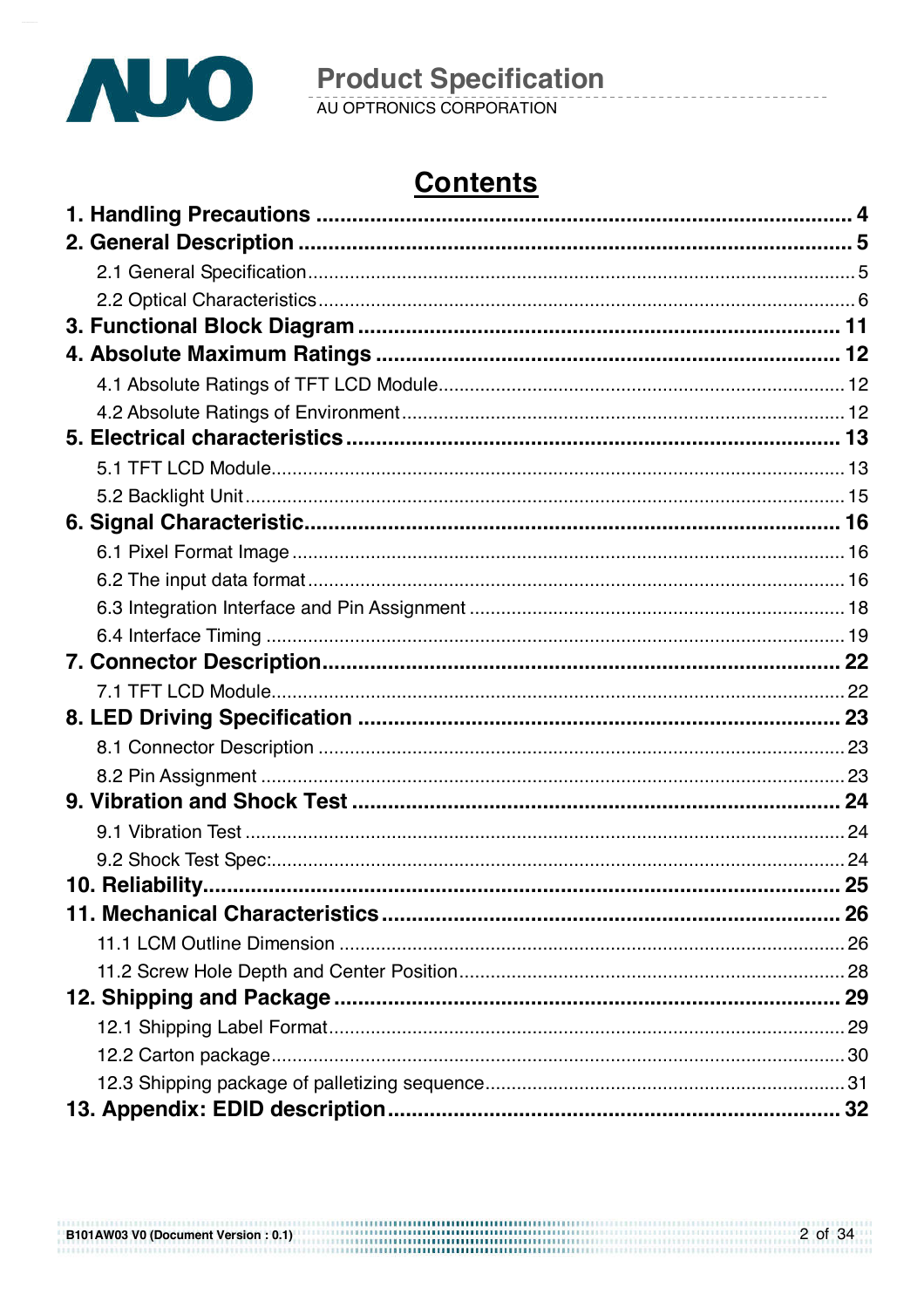

AU OPTRONICS CORPORATION

# **Record of Revision**

|      | <b>Version and Date</b> | Page  | Old description                   | <b>New Description</b>                                                       | <b>Remark</b> |
|------|-------------------------|-------|-----------------------------------|------------------------------------------------------------------------------|---------------|
| IO.1 | 2008/09/30              | All   | <b>First Edition for Customer</b> |                                                                              |               |
| 0.2  | 2008/12/03              | 21    | Panel (LED) LED power<br>sequence | Panel (LED) LED power sequence<br>$\rightarrow$ waveform & parameter updated |               |
| 0.2  | 2008/12/03              | 29    | Shipping label format             | Shipping label format<br>$\rightarrow$ information updated                   |               |
| 0.2  | 2008/12/03              | $32-$ | <b>EDID</b> description           | <b>EDID</b> description<br>$\rightarrow$ addition                            |               |
| 0.3  | 2008/12/26              | 27    | 2D drawing (back)                 | 2D drawing (back)<br>$\rightarrow$ updated with rotation                     |               |
| 0.3  | 2008/12/26              | $32-$ | <b>EDID</b> description           | <b>EDID description</b><br>$\rightarrow$ update for CLK spec modify          |               |
| 0.4  | 2008/01/15              | 6     | RGB color spec                    | RGB color spe<br>$\rightarrow$ from TBD to value definition                  |               |
| 0.4  | 2008/01/15              | $32-$ | <b>EDID</b> description           | <b>EDID</b> description<br>$\rightarrow$ update for CLK spec modify          |               |
| 0.5  | 2008/02/02              | 27    | 2D drawing (back)                 | 2D drawing (back)<br>$\rightarrow$ update the shipping label position        |               |
| 0.5  | 2008/12/03              | 29    | Shipping label format             | Shipping label format<br>$\rightarrow$ information updated                   |               |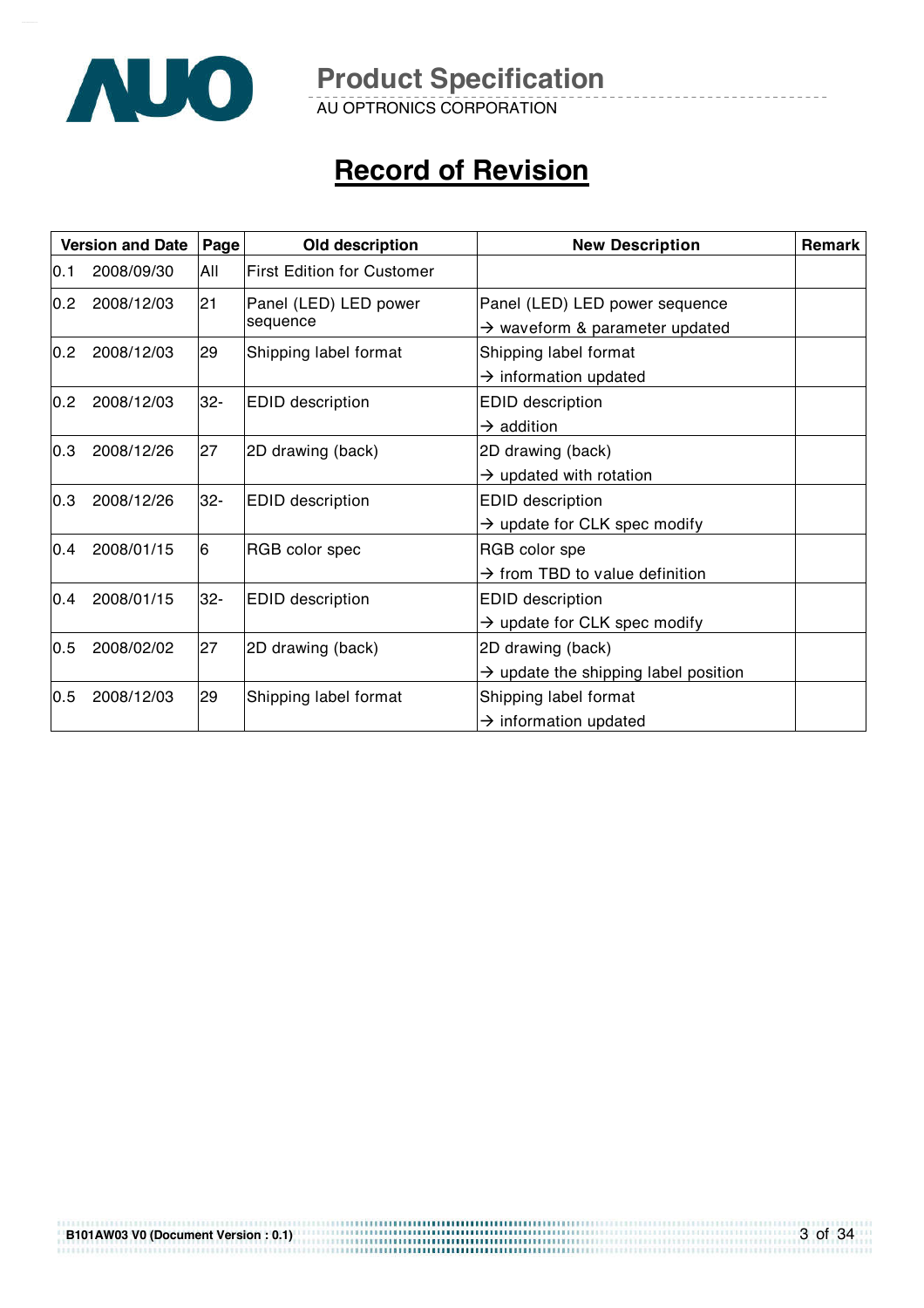

### **1. Handling Precautions**

- 1) Since front polarizer is easily damaged, pay attention not to scratch it.
- 2) Be sure to turn off power supply when inserting or disconnecting from input connector.
- 3) Wipe off water drop immediately. Long contact with water may cause discoloration or spots.
- 4) When the panel surface is soiled, wipe it with absorbent cotton or other soft cloth.
- 5) Since the panel is made of glass, it may break or crack if dropped or bumped on hard surface.
- 6) Since CMOS LSI is used in this module, take care of static electricity and insure human earth when handling.
- 7) Do not open nor modify the Module Assembly.
- 8) Do not press the reflector sheet at the back of the module to any directions.
- 9) At the insertion or removal of the Signal Interface Connector, be sure not to rotate nor tilt the Interface Connector of the TFT Module.
- 10) After installation of the TFT Module into an enclosure (Notebook PC Bezel, for example), do not twist nor bend the TFT Module even momentary. At designing the enclosure, it should be taken into consideration that no bending/twisting forces are applied to the TFT Module from outside. Otherwise the TFT Module may be damaged.
- 11) Small amount of materials having no flammability grade is used in the LCD module. The LCD module should be supplied by power complied with requirements of Limited Power Source (IEC60950 or UL1950), or be applied exemption.
- 12) Disconnecting power supply before handling LCD modules, it can prevent electric shock, DO NOT TOUCH the electrode parts, cables, connectors and LED circuit part of TFT module that a LED light bar build in as a light source of back light unit. It can prevent electrostic breakdown.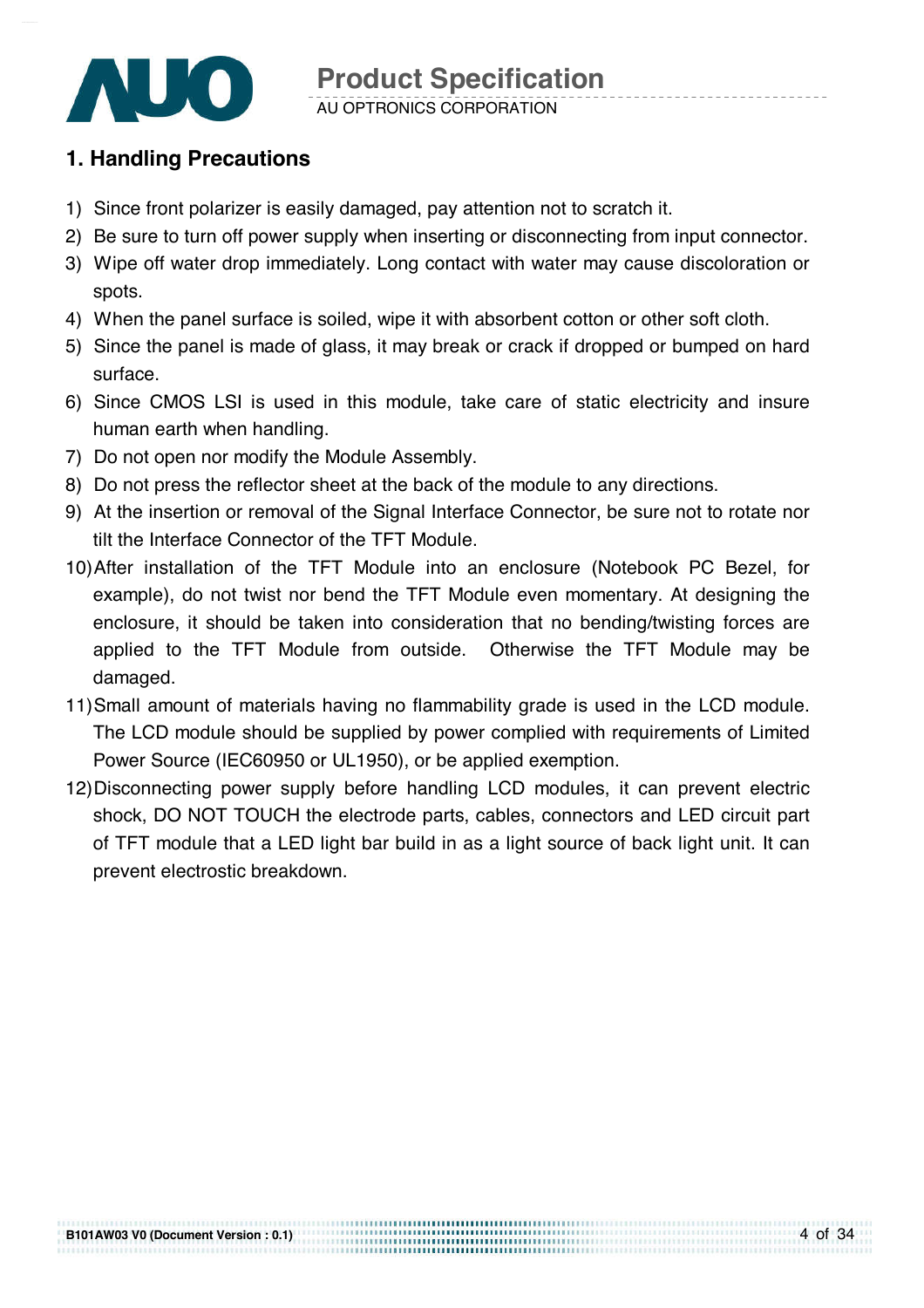

AU OPTRONICS CORPORATION

## **2. General Description**

B101AW03 V1 is a Color Active Matrix Liquid Crystal Display composed of a TFT LCD panel, a driver circuit, and LED backlight system. The screen format is intended to support the WSVGA (1024(H) x 600(V)) screen and 262k colors (RGB 6-bits data driver) with LED backlight driving circuit. All input signals are LVDS interface compatible.

B101AW03 V1 is designed for a display unit of notebook style personal computer and industrial machine.

## **2.1 General Specification**

The following items are characteristics summary on the table at 25  $\degree$ C condition:

| <b>Items</b>                                               | <b>Unit</b>                    |                                                            |                                           | <b>Specifications</b> |       |  |
|------------------------------------------------------------|--------------------------------|------------------------------------------------------------|-------------------------------------------|-----------------------|-------|--|
| Screen Diagonal                                            | [mm]                           | 255.54 (10.1 W")                                           |                                           |                       |       |  |
| <b>Active Area</b>                                         | [mm]                           | 222.72 x 125.28                                            |                                           |                       |       |  |
| Pixels H x V                                               |                                | 1024 x 3(RGB) x 600                                        |                                           |                       |       |  |
| <b>Pixel Pitch</b>                                         | [mm]                           |                                                            | $0.2175$ (H) X 0.2088 (V)                 |                       |       |  |
| <b>Pixel Format</b>                                        |                                | R.G.B. Vertical Stripe                                     |                                           |                       |       |  |
| <b>Display Mode</b>                                        |                                | <b>Normally White</b>                                      |                                           |                       |       |  |
| White Luminance (ILED=20mA)<br>(Note: ILED is LED current) | $\lceil \frac{cd}{m^2} \rceil$ | 200 typ. (5 points average)<br>170 min. (5 points average) |                                           |                       |       |  |
| <b>Luminance Uniformity</b>                                |                                |                                                            | 1.25 max. (5 points); 1.6 max (13 points) |                       |       |  |
| <b>Contrast Ratio</b>                                      |                                | 400:1 typ; 300:1 min                                       |                                           |                       |       |  |
| <b>Response Time</b>                                       | [ms]                           | 16 typ / 25 Max                                            |                                           |                       |       |  |
| Nominal Input Voltage VDD                                  | [Volt]                         | $+3.3$ typ.                                                |                                           |                       |       |  |
| <b>Power Consumption</b>                                   | [Watt]                         | 2.8 max.                                                   |                                           |                       |       |  |
| Weight                                                     | [Grams]                        | 190 max.                                                   |                                           |                       |       |  |
| Physical Size without inverter,                            | [mm]                           |                                                            | Min.                                      | Typ.                  | Max.  |  |
| bracket.                                                   |                                | Length                                                     | 234.5                                     | 235.0                 | 235.5 |  |
|                                                            |                                | Width                                                      | 142.5                                     | 143.0                 | 143.5 |  |
|                                                            |                                | Thickness                                                  |                                           |                       | 5.2   |  |
| <b>Electrical Interface</b>                                |                                | 1 channel LVDS                                             |                                           |                       |       |  |
| <b>Glass thickness</b>                                     | mm                             | 0.5 <sub>mm</sub>                                          |                                           |                       |       |  |
| <b>Surface Treatment</b>                                   |                                | Anti-glare, Hardness 3H                                    |                                           |                       |       |  |
| <b>Support Color</b>                                       |                                | 262K colors (RGB 6-bit)                                    |                                           |                       |       |  |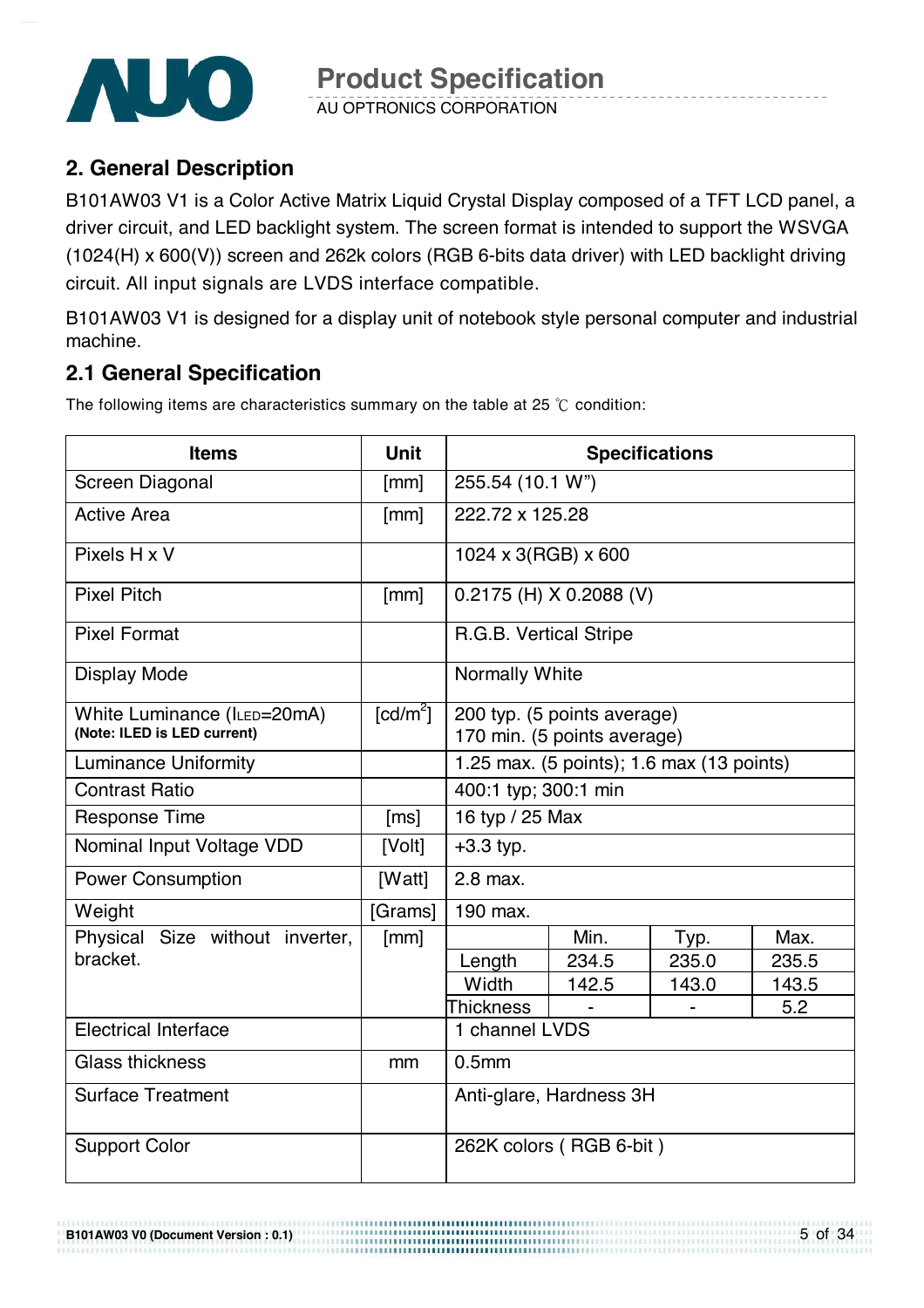

AU OPTRONICS CORPORATION

| <b>Temperature Range</b> |                                                           |                        |
|--------------------------|-----------------------------------------------------------|------------------------|
| Operating                | $\mathop{\rm l\mskip -3.5mu\phantom{0}^\circ C}\nolimits$ | 0 to $+50$             |
| Storage (Non-Operating)  | $\mathsf{I}^\circ\mathsf{C}$                              | $-20$ to $+60$         |
| <b>RoHS Compliance</b>   |                                                           | <b>RoHS Compliance</b> |
|                          |                                                           |                        |

## **2.2 Optical Characteristics**

The optical characteristics are measured under stable conditions at 25°C (Room Temperature) :

| Item                                |                                    | Symbol               | Conditions       |         | Min.                     | Typ.  | Max.  | Unit            | <b>Note</b>    |
|-------------------------------------|------------------------------------|----------------------|------------------|---------|--------------------------|-------|-------|-----------------|----------------|
| <b>White Luminance</b><br>ILED=20mA |                                    |                      | 5 points average |         | 170                      | 200   |       | $\text{cd/m}^2$ | 1, 4, 5.       |
|                                     |                                    | $\theta_{\rm R}$     | Horizontal       | (Right) | 40                       | 45    |       | degree          |                |
| <b>Viewing Angle</b>                |                                    | $\theta_L$           | $CR = 10$        | (Left)  | 40                       | 45    |       |                 |                |
|                                     |                                    | $\Psi H$             | Vertical         | (Upper) | 10                       | 15    |       |                 | 4, 9           |
|                                     |                                    | $\Psi_L$             | $CR = 10$        | (Lower) | 30                       | 35    |       |                 |                |
| <b>Luminance Uniformity</b>         |                                    | $\delta_{\text{5P}}$ | 5 Points         |         |                          |       | 1.25  |                 | 1, 3, 4        |
| <b>Luminance Uniformity</b>         |                                    | $\delta_{13P}$       | 13 Points        |         |                          |       | 1.60  |                 | 2, 3, 4        |
|                                     | <b>CR</b><br><b>Contrast Ratio</b> |                      | 300              | 400     |                          |       | 4, 6  |                 |                |
| Cross talk                          |                                    | $\frac{1}{\sqrt{2}}$ |                  |         |                          |       | 4     |                 | 4, 7           |
|                                     |                                    | $T_{r}$              | <b>Rising</b>    |         | $\overline{\phantom{0}}$ | -     |       |                 |                |
| <b>Response Time</b>                |                                    | $T_{\rm f}$          | Falling          |         | -                        |       |       | msec            | 4, 8           |
|                                     |                                    | $T_{\text{RT}}$      | Rising + Falling |         |                          | 16    | 25    |                 |                |
|                                     |                                    | <b>Rx</b>            |                  |         | 0.558                    | 0.588 | 0.618 |                 |                |
|                                     | Red                                | <b>Ry</b>            |                  |         | 0.321                    | 0.351 | 0.381 |                 |                |
|                                     | Green                              | Gx                   |                  |         | 0.312                    | 0.342 | 0.372 |                 |                |
| Color /                             |                                    | Gy                   |                  |         | 0.537                    | 0.567 | 0.597 |                 |                |
| Chromaticity<br>Coordinates         |                                    | Bx                   | <b>CIE 1931</b>  |         | 0.128                    | 0.158 | 0.188 |                 | $\overline{4}$ |
|                                     | <b>Blue</b>                        | By                   |                  |         | 0.093                    | 0.123 | 0.153 |                 |                |
|                                     |                                    | Wx                   |                  |         | 0.283                    | 0.313 | 0.343 |                 |                |
|                                     | White                              | Wy                   |                  |         | 0.299                    | 0.329 | 0.359 |                 |                |
| <b>NTSC</b>                         |                                    | $\%$                 |                  |         |                          | 45    |       |                 |                |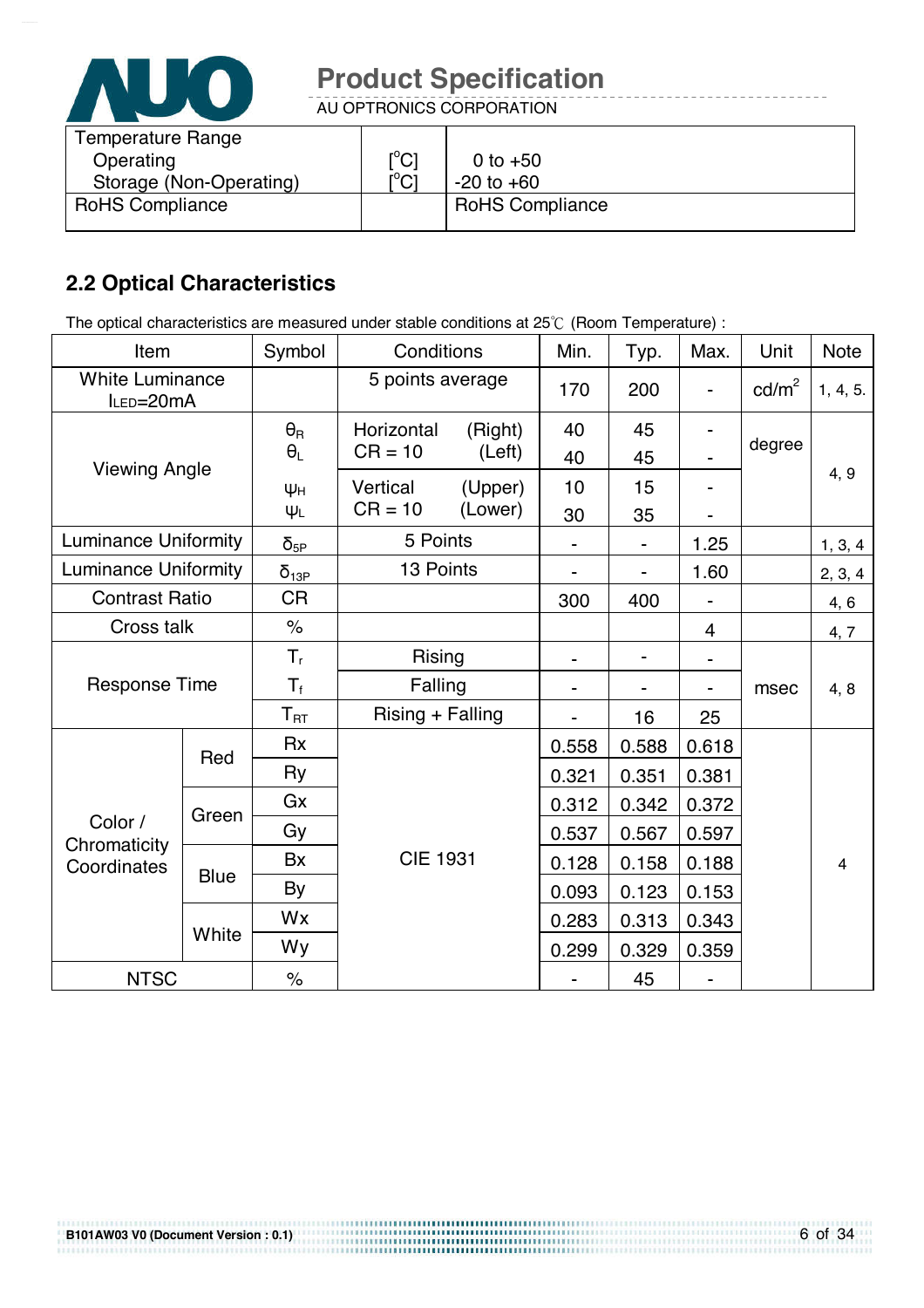

AU OPTRONICS CORPORATION

#### **Note 1**: 5 points position (Ref: Active area)



**Note 2**: 13 points position (Ref: Active area)



**Note 3**: The luminance uniformity of 5 or13 points is defined by dividing the maximum luminance values by the minimum test point luminance

|                          | Maximum Brightness of five points     |
|--------------------------|---------------------------------------|
| $\delta$ w <sub>5</sub>  | Minimum Brightness of five points     |
|                          | Maximum Brightness of thirteen points |
| $\delta$ W <sub>13</sub> | Minimum Brightness of thirteen points |
|                          |                                       |

#### **Note 4**: Measurement method

The LCD module should be stabilized at given temperature for 30 minutes to avoid abrupt temperature change during measuring. In order to stabilize the luminance, the measurement should be executed after lighting Backlight

| B101AW03 V0 (Document Version: 0.1) |  |
|-------------------------------------|--|
|                                     |  |
|                                     |  |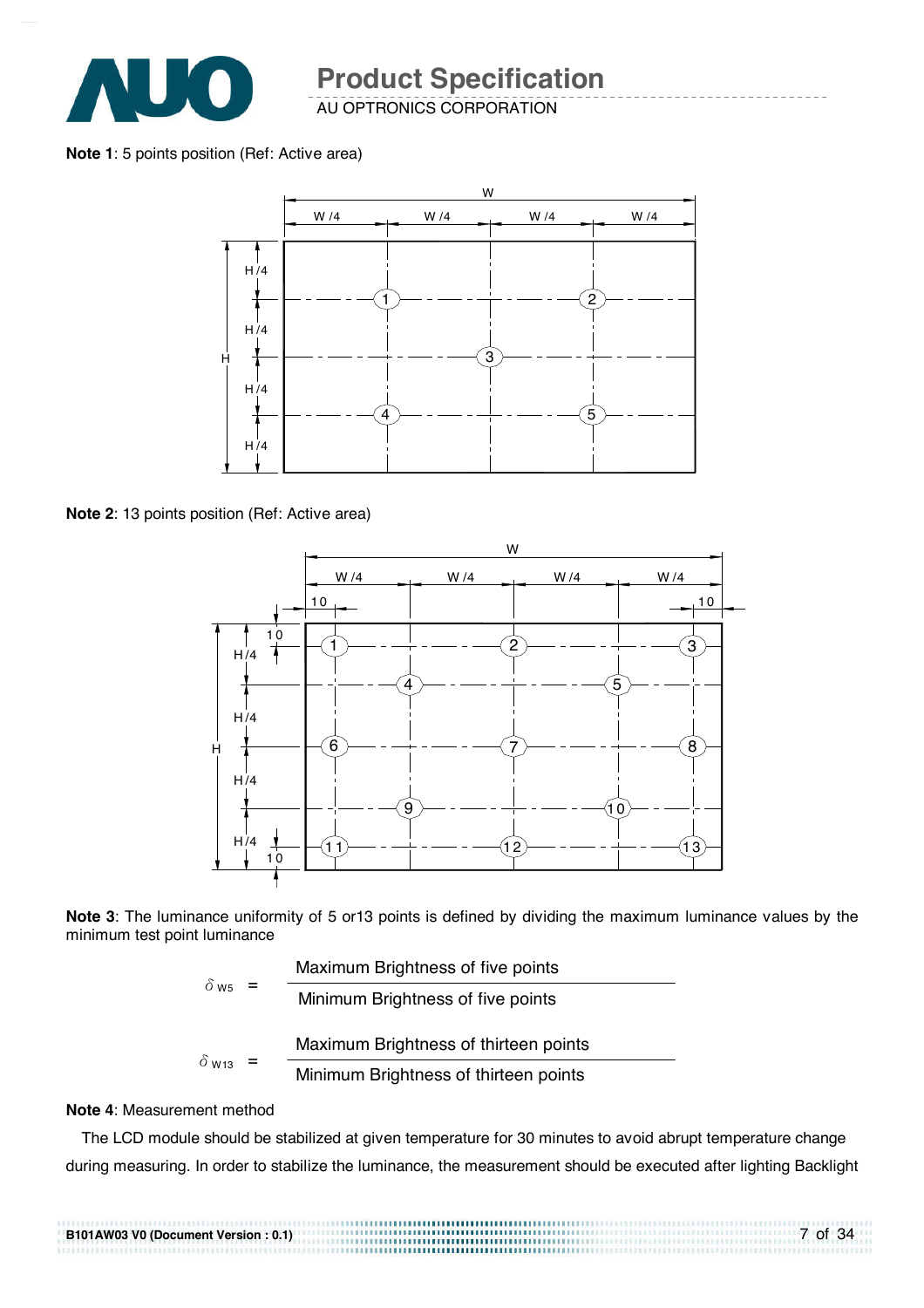

AU OPTRONICS CORPORATION

for 30 minutes in a stable, windless and dark room, and it should be measured in the center of screen.



Center of the screen

**Note 5** : Definition of Average Luminance of White (Y<sub>L</sub>):

Measure the luminance of gray level 63 at 5 points  $Y_L = [L (1) + L (2) + L (3) + L (4) + L (5)] / 5$ L (x) is corresponding to the luminance of the point X at Figure in Note (1).

#### **Note 6** : Definition of contrast ratio:

Contrast ratio is calculated with the following formula.

Contrast ratio  $(CR)$ = Brightness on the "White" state Brightness on the "Black" state

**Note 7** : Definition of Cross Talk (CT)

 $CT = |Y_B - Y_A| / Y_A \times 100$  (%)

**Where** 

 $Y_A$  = Luminance of measured location without gray level 0 pattern (cd/m<sub>2</sub>)

.................................

 $Y_B$  = Luminance of measured location with gray level 0 pattern (cd/m<sub>2</sub>)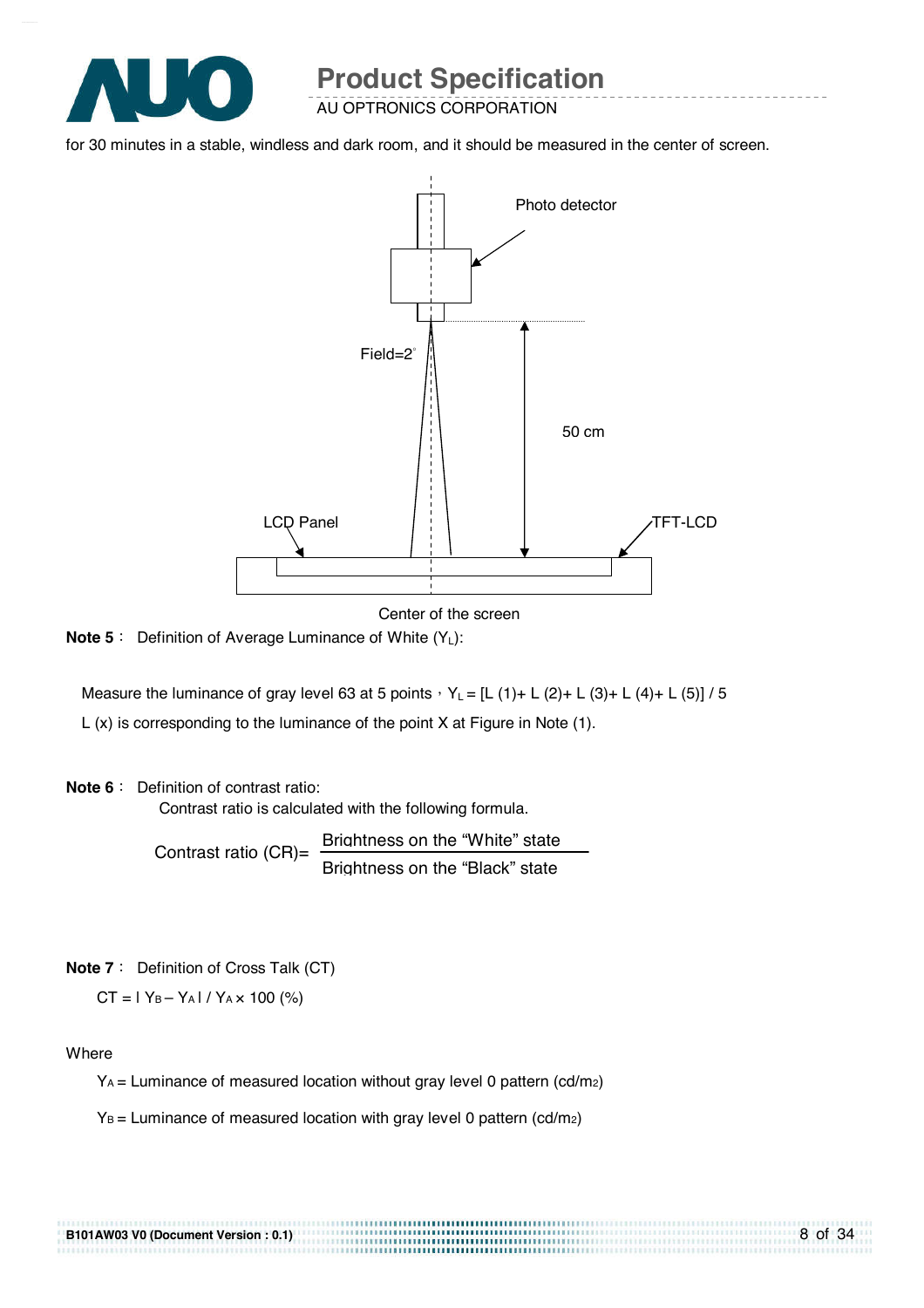

AU OPTRONICS CORPORATION



**Note 8**: Definition of response time:

The output signals of BM-7 or equivalent are measured when the input signals are changed from "Black" to "White" (falling time) and from "White" to "Black" (rising time), respectively. The response time interval between the 10% and 90% of amplitudes. Refer to figure as below.



..............................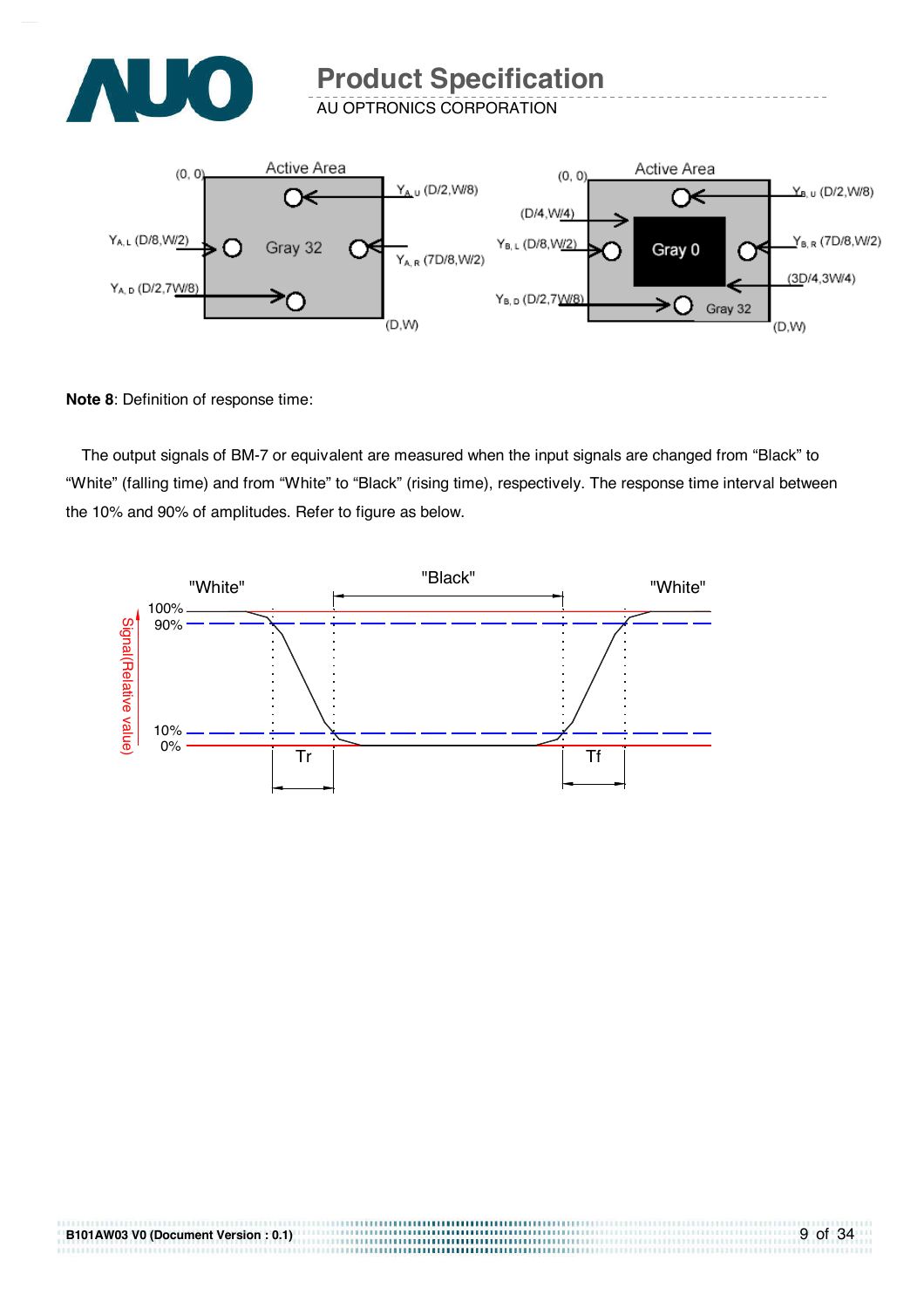

AU OPTRONICS CORPORATION

#### **Note 9**. Definition of viewing angle

Viewing angle is the measurement of contrast ratio  $\geq$  10, at the screen center, over a 180° horizontal and 180° vertical range (off-normal viewing angles). The 180° viewing angle range is broken down as follows; 90 ° ( θ) horizontal left and right and 90° ( Φ) vertical, high (up) and low (down). The measurement direction is typically perpendicular to the display surface with the screen rotated about its center to develop the desired measurement viewing angle.

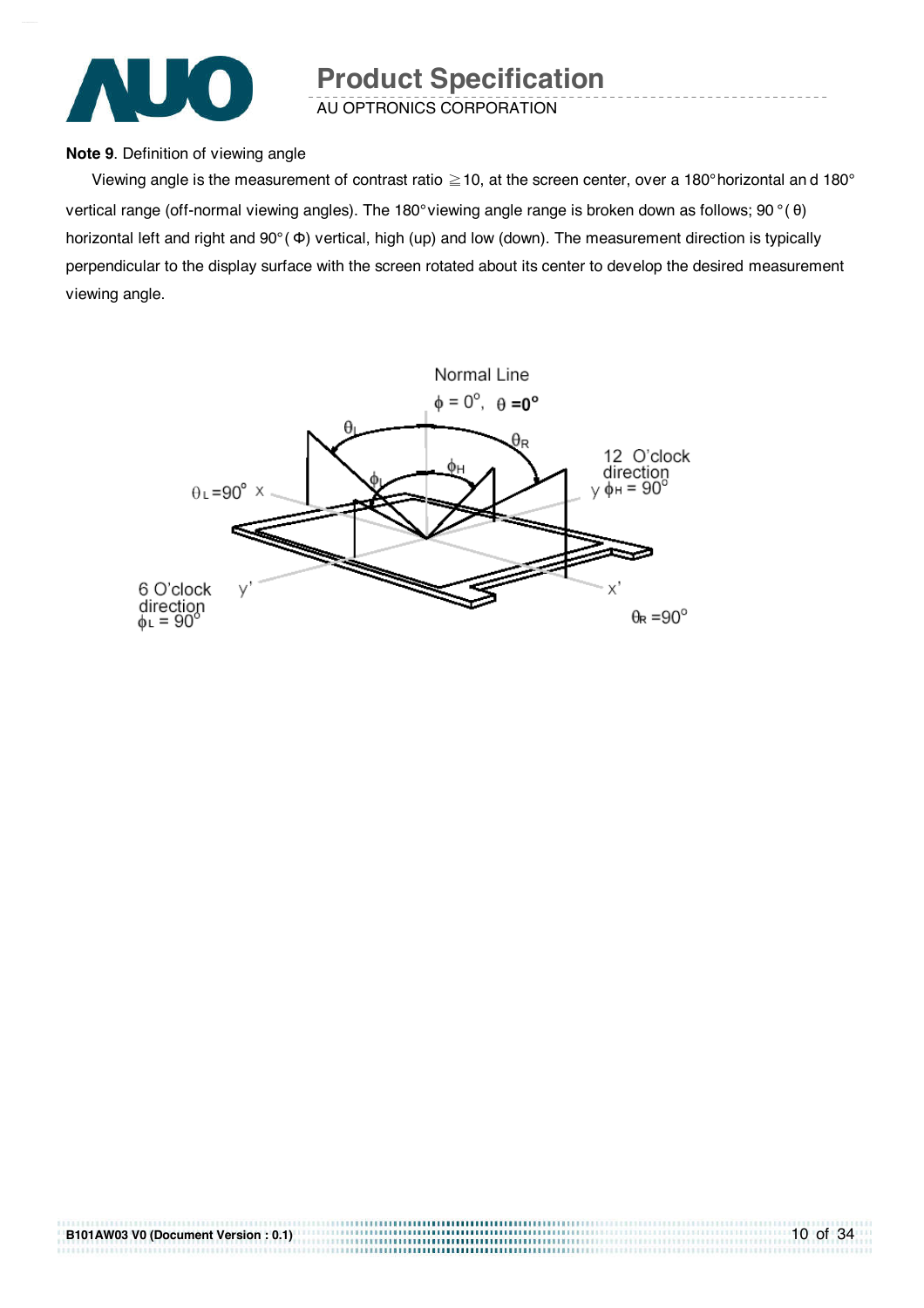

AU OPTRONICS CORPORATION

### **3. Functional Block Diagram**

The following diagram shows the functional block of the 10.1 inches wide Color TFT/LCD 40 Pin (One CH/connector Module)

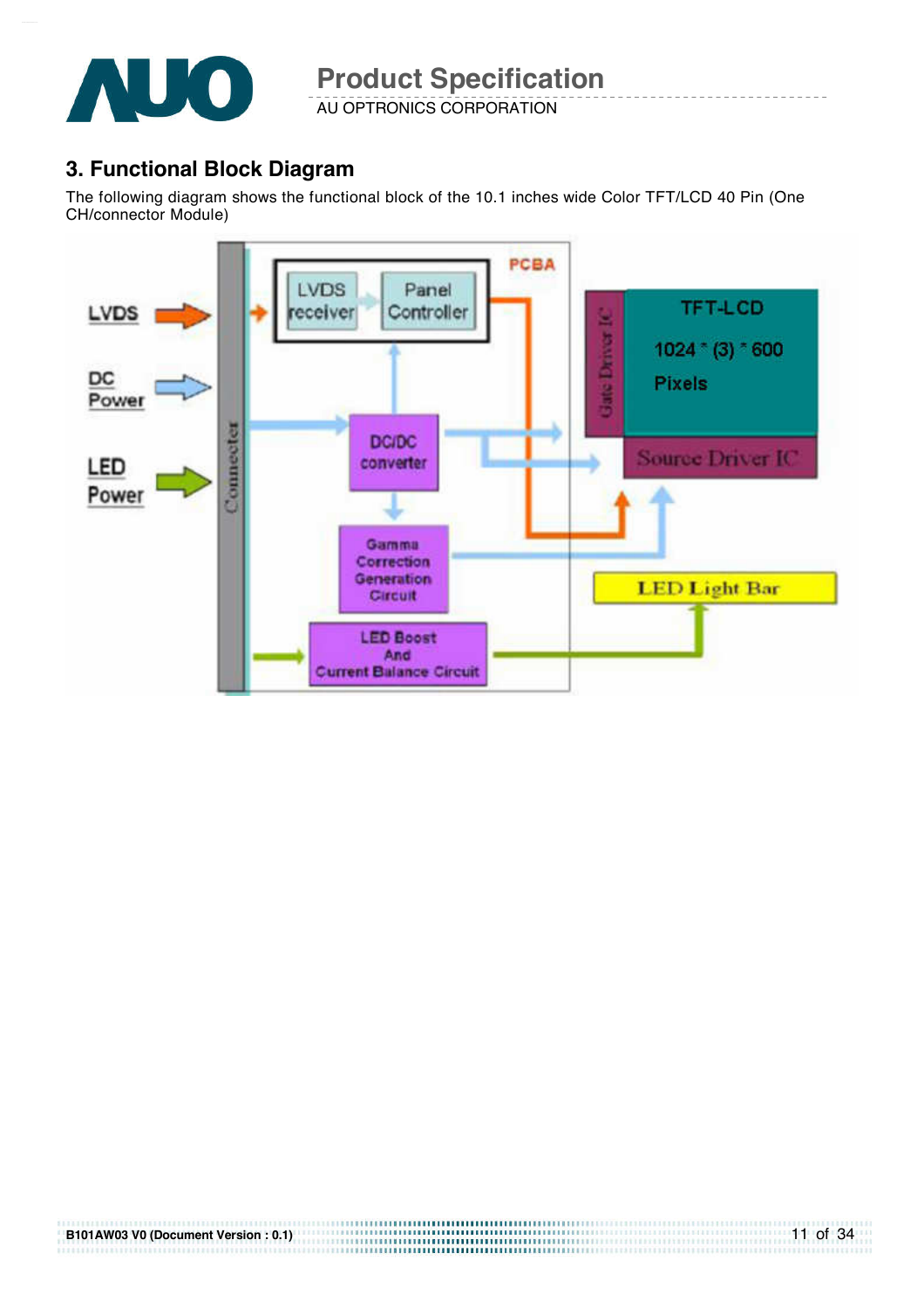

AU OPTRONICS CORPORATION

## **4. Absolute Maximum Ratings**

An absolute maximum rating of the module is as following:

#### **4.1 Absolute Ratings of TFT LCD Module**

| ltem            | Svmbol | Min                    | Max  | Unit   | <b>Conditions</b> |
|-----------------|--------|------------------------|------|--------|-------------------|
| Logic/LCD Drive | Vin    | $\cap$ $\circ$<br>-v.J | +4.0 | [Volt] | Note              |

### **4.2 Absolute Ratings of Environment**

| <b>Item</b>                  | Symbol     | Min   | Max   | Unit                                    | <b>Conditions</b> |
|------------------------------|------------|-------|-------|-----------------------------------------|-------------------|
| <b>Operating Temperature</b> | TOP        |       | $+50$ | $\mathsf{I}^\circ\mathsf{C} \mathsf{I}$ | Note 4            |
| <b>Operation Humidity</b>    | <b>HOP</b> | 10    | 90    | [%RH]                                   | Note 4            |
| Storage Temperature          | TST        | $-20$ | $+60$ | $\mathsf{I}^\circ\mathsf{C} \mathsf{I}$ | Note 4            |
| <b>Storage Humidity</b>      | HST        | 10    | 90    | [%RH]                                   | Note 4            |

Note 1: At Ta  $(25^{\circ}C)$ 

Note 2: Permanent damage to the device may occur if exceed maximum values

Note 3: LED specification refer to section 5.2

#### **Note 4: For quality performance, please refer to AUO IIS (Incoming Inspection Standard)**.



.............................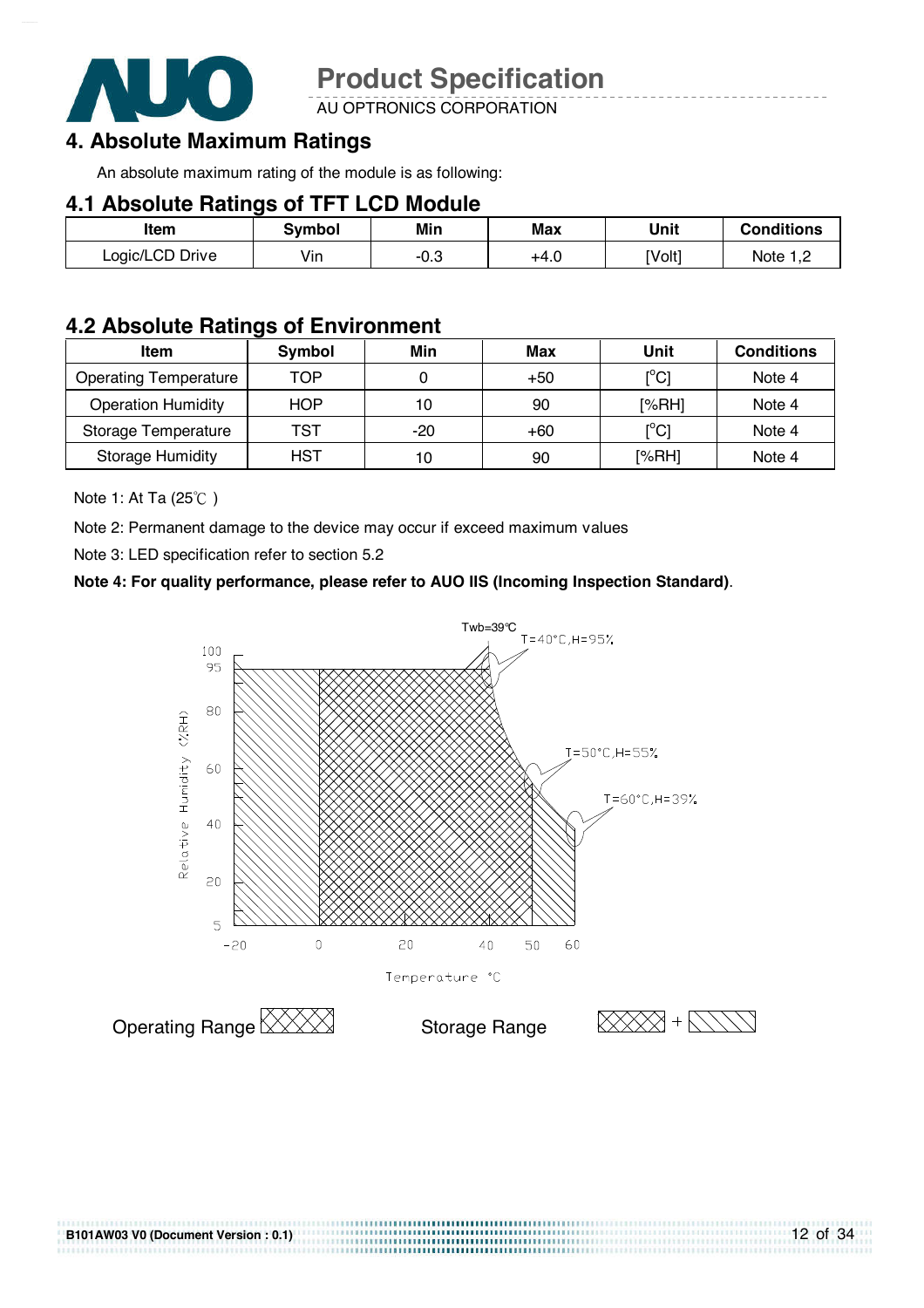AU OPTRONICS CORPORATION

### **5. Electrical characteristics**

### **5.1 TFT LCD Module**

#### **5.1.1 Power Specification**

Input power specifications are as follows;

The power specification are measured under  $25^{\circ}$  and frame frenquency under 60Hz

| <b>Symble</b> | <b>Parameter</b>            | Min            | Typ  | <b>Max</b>     | <b>Units</b> | <b>Note</b> |
|---------------|-----------------------------|----------------|------|----------------|--------------|-------------|
| <b>VDD</b>    | Logic/LCD Drive             | 3.0            | 3.3  | 3.6            | [Volt]       |             |
| <b>PDD</b>    | Voltage<br><b>VDD Power</b> |                | 0.50 |                |              |             |
|               |                             |                |      | $\blacksquare$ | [Watt]       | Note 1/2    |
| <b>IDD</b>    | <b>IDD Current</b>          | ۰              | 150  | -              | [mA]         | Note 1/2    |
| <b>IRush</b>  | <b>Inrush Current</b>       | ۰              |      | 1500           | [mA]         | Note 3      |
| <b>VDDrp</b>  | Allowable                   | $\blacksquare$ |      | 100            | [mV]         |             |
|               | Logic/LCD Drive             |                |      |                | $p-p$        |             |
|               | <b>Ripple Voltage</b>       |                |      |                |              |             |

Note 1: Maximum Measurement Condition : Black Pattern

- Note 2: Typical Measurement Condition: Mosaic Pattern
- Note 3 : Measure Condition



| B101AW03 V0 (Document Version: 0.1) | $13$ of 34 |
|-------------------------------------|------------|
|                                     |            |
|                                     |            |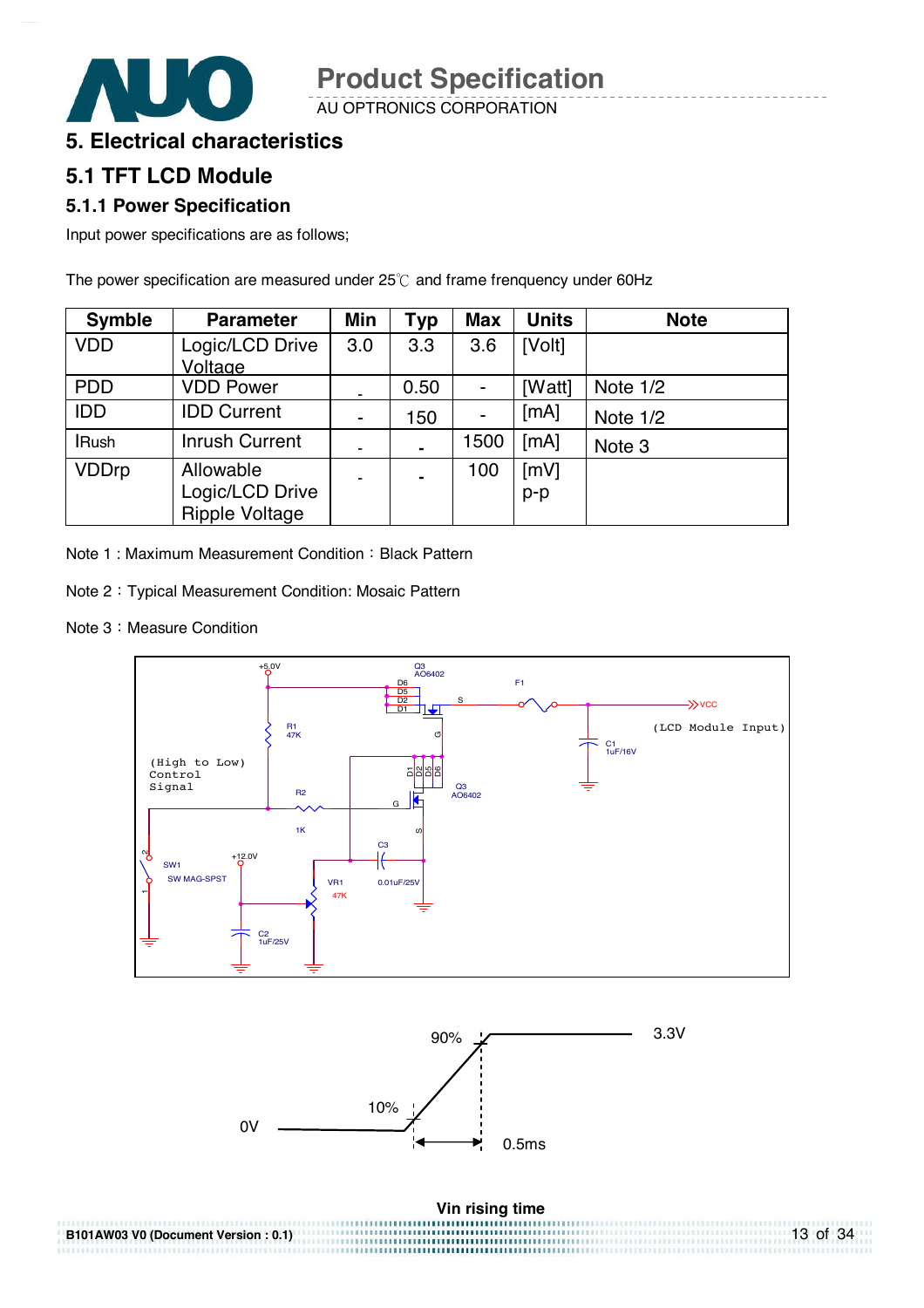

AU OPTRONICS CORPORATION

## **5.1.2 Signal Electrical Characteristics:**

Input signals shall be low or High-impedance state when VDD is off.

It is recommended to refer the specifications of SN75LVDS82DGG (Texas Instruments) in detail.

Signal electrical characteristics are as follows;

| <b>Parameter</b> | <b>Condition</b>                                 | Min    | <b>Max</b> | Unit |
|------------------|--------------------------------------------------|--------|------------|------|
| Vth              | Differential Input High<br>Threshold (Vcm=+1.2V) |        | 100        | [mV] |
| Vtl              | Differential Input Low<br>Threshold (Vcm=+1.2V)  | $-100$ |            | [mV] |
| Vcm              | Differential Input<br>Common Mode Voltage        | 1.125  | 1.375      | [V]  |

Note: LVDS Signal Waveform

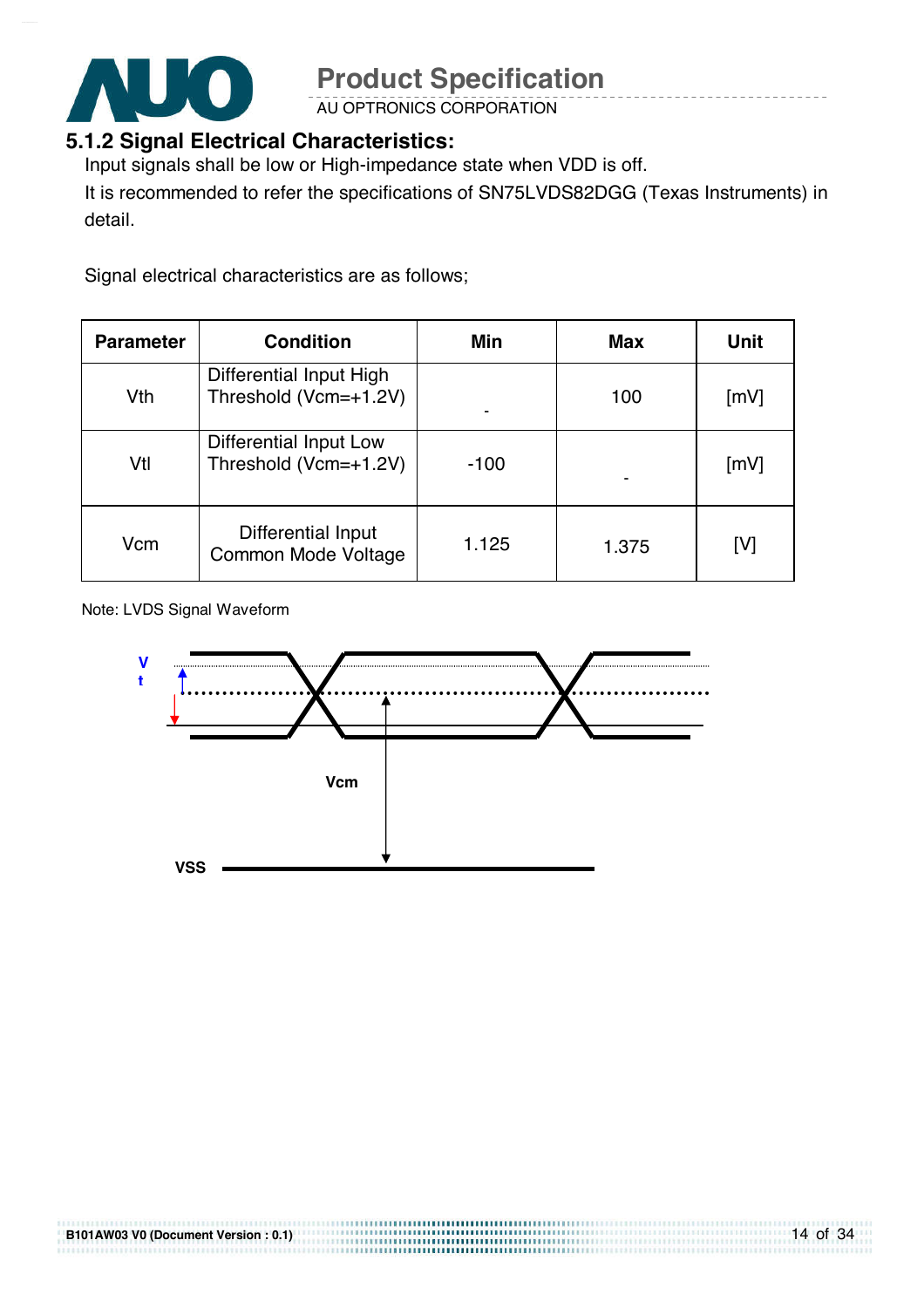

AU OPTRONICS CORPORATION

LED Parameter guideline for LED driving selection (Ref. Remark 1)

| <b>Parameter</b>                | <b>Symbol</b> | Min    | <b>Typ</b> | <b>Max</b> | <b>Units</b> | <b>Condition</b>             |
|---------------------------------|---------------|--------|------------|------------|--------------|------------------------------|
| <b>LED Forward Voltage</b>      | $V_F$         |        | 4          |            | [Volt]       | $(Ta=25^{\circ}C)$           |
| <b>LED Forward Current</b>      | IF.           |        | 20         | 30         | [mA]         | $(Ta=25^{\circ}C)$           |
| <b>LED Power</b><br>consumption | $P_{LED}$     |        | 2.16       |            | [Watt]       | $(Ta=25^{\circ}C)$<br>Note 1 |
| <b>LED Life-Time</b>            | N/A           | 10,000 |            |            | Hour         | $(Ta=25^{\circ}C)$           |
|                                 |               |        |            |            |              | $I_F=20$ mA                  |
|                                 |               |        |            |            |              | Note 2                       |
| <b>Output PWM frequency</b>     | $F_{PWM}$     | 100    | 200        | 20K        | Hz           |                              |
| Duty ratio                      | --            | 5      |            | 100        | $\%$         |                              |

**Note 1:** Calculator value for reference IF×VF =P

**Note 2:** The LED life-time define as the estimated time to 50% degradation of initial luminous.

**Note 3:** This panel will support lower duty ration at PWM conditional frequency. The PWM frequency constrain between 100Hz to 300Hz and a same typical 200Hz. The duty ration will support from 5% to 100%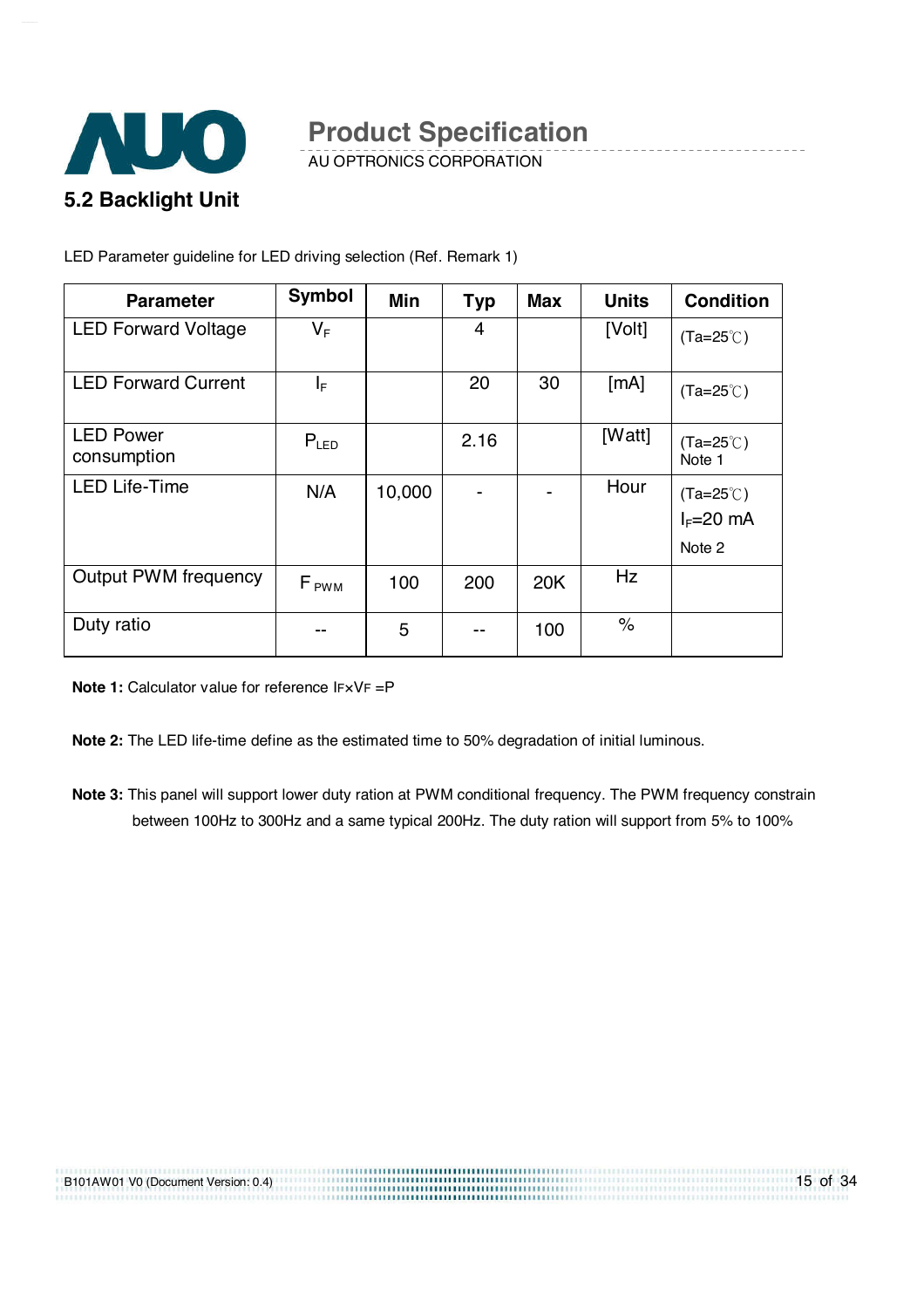

AU OPTRONICS CORPORATION

## **6. Signal Characteristic**

## **6.1 Pixel Format Image**

Following figure shows the relationship of the input signals and LCD pixel format.



## **6.2 The input data format: TBD**

Note: Output signals from any system shall be low or High-impedance state when VDD is off.

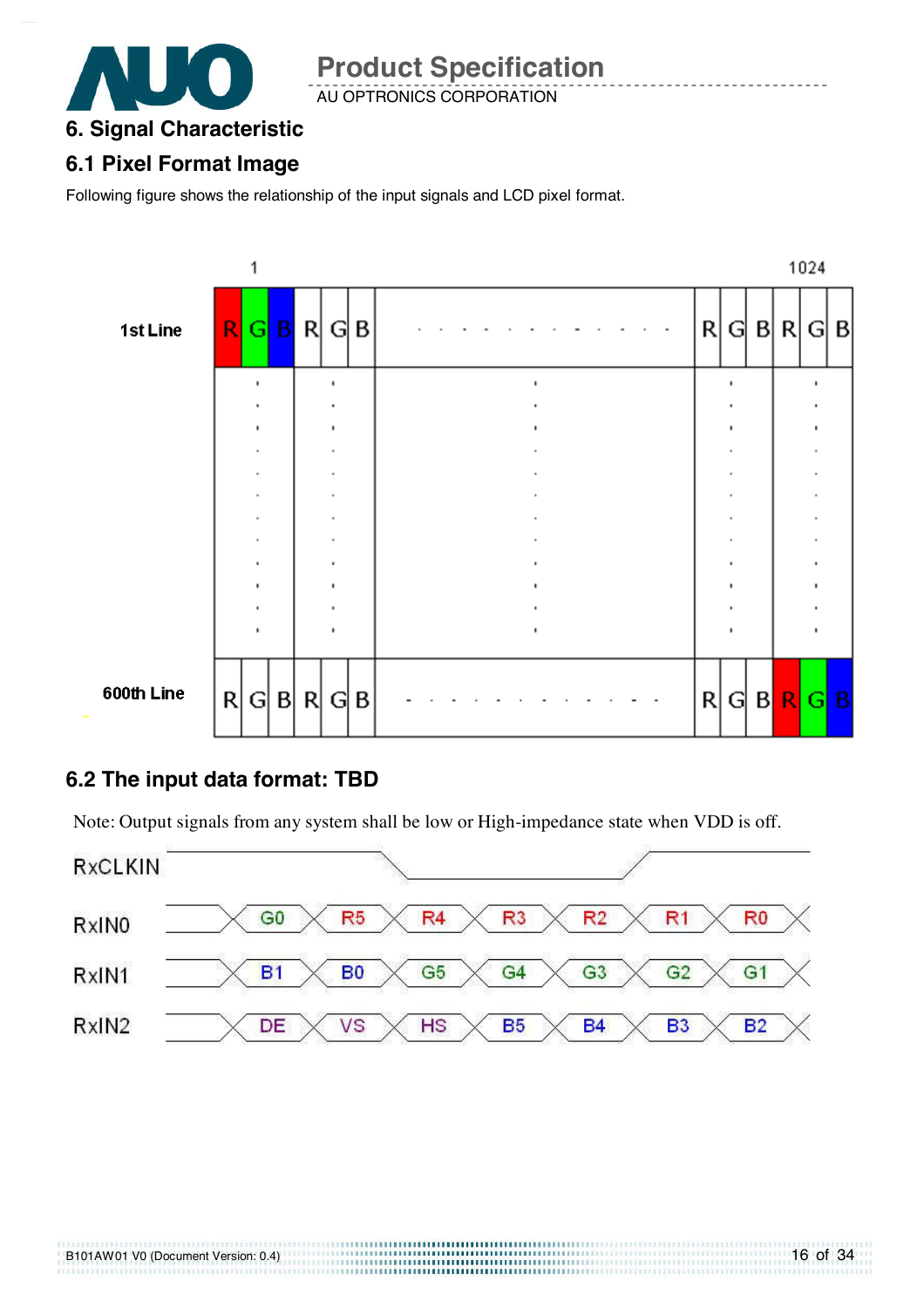

AU OPTRONICS CORPORATION

| <b>Signal Name</b>          | <b>Description</b>                       |                                                    |
|-----------------------------|------------------------------------------|----------------------------------------------------|
| R <sub>5</sub>              | Red Data 5 (MSB)                         | Red-pixel Data                                     |
| R <sub>4</sub>              | Red Data 4                               | Each red pixel's brightness data consists of       |
| R <sub>3</sub>              | Red Data 3                               | these 6 bits pixel data.                           |
| R <sub>2</sub>              | Red Data 2                               |                                                    |
| R <sub>1</sub>              | Red Data 1                               |                                                    |
| R <sub>0</sub>              | Red Data 0 (LSB)                         |                                                    |
|                             |                                          |                                                    |
|                             | Red-pixel Data                           |                                                    |
| G <sub>5</sub>              | Green Data 5 (MSB)                       | Green-pixel Data                                   |
| G <sub>4</sub>              | Green Data 4                             | Each green pixel's brightness data consists of     |
| G <sub>3</sub>              | Green Data 3                             | these 6 bits pixel data.                           |
| G <sub>2</sub>              | Green Data 2                             |                                                    |
| G <sub>1</sub>              | Green Data 1                             |                                                    |
| G <sub>0</sub>              | Green Data 0 (LSB)                       |                                                    |
|                             |                                          |                                                    |
|                             | Green-pixel Data                         |                                                    |
| <b>B5</b>                   | Blue Data 5 (MSB)                        | <b>Blue-pixel Data</b>                             |
| <b>B4</b>                   | Blue Data 4                              | Each blue pixel's brightness data consists of      |
| B <sub>3</sub><br><b>B2</b> | <b>Blue Data 3</b><br><b>Blue Data 2</b> | these 6 bits pixel data.                           |
| <b>B1</b>                   | <b>Blue Data 1</b>                       |                                                    |
| B <sub>0</sub>              | Blue Data 0 (LSB)                        |                                                    |
|                             |                                          |                                                    |
|                             | <b>Blue-pixel Data</b>                   |                                                    |
| <b>RxCLKIN</b>              | Data Clock                               | The typical frequency is 54.2MHZ. The signal is    |
|                             |                                          | used to strobe the pixel data and DE signals. All  |
|                             |                                          | pixel data shall be valid at the falling edge when |
|                             |                                          | the DE signal is high.                             |
| <b>DE</b>                   | <b>Display Timing</b>                    | This signal is strobed at the falling edge of      |
|                             |                                          | RxCLKIN. When the signal is high, the pixel        |
|                             |                                          | data shall be valid to be displayed.               |
| VS                          | <b>Vertical Sync</b>                     | The signal is synchronized to RxCLKIN.             |
| <b>HS</b>                   | <b>Horizontal Sync</b>                   | The signal is synchronized to RxCLKIN.             |

Note: Output signals from any system shall be low or High-impedance state when VDD is off.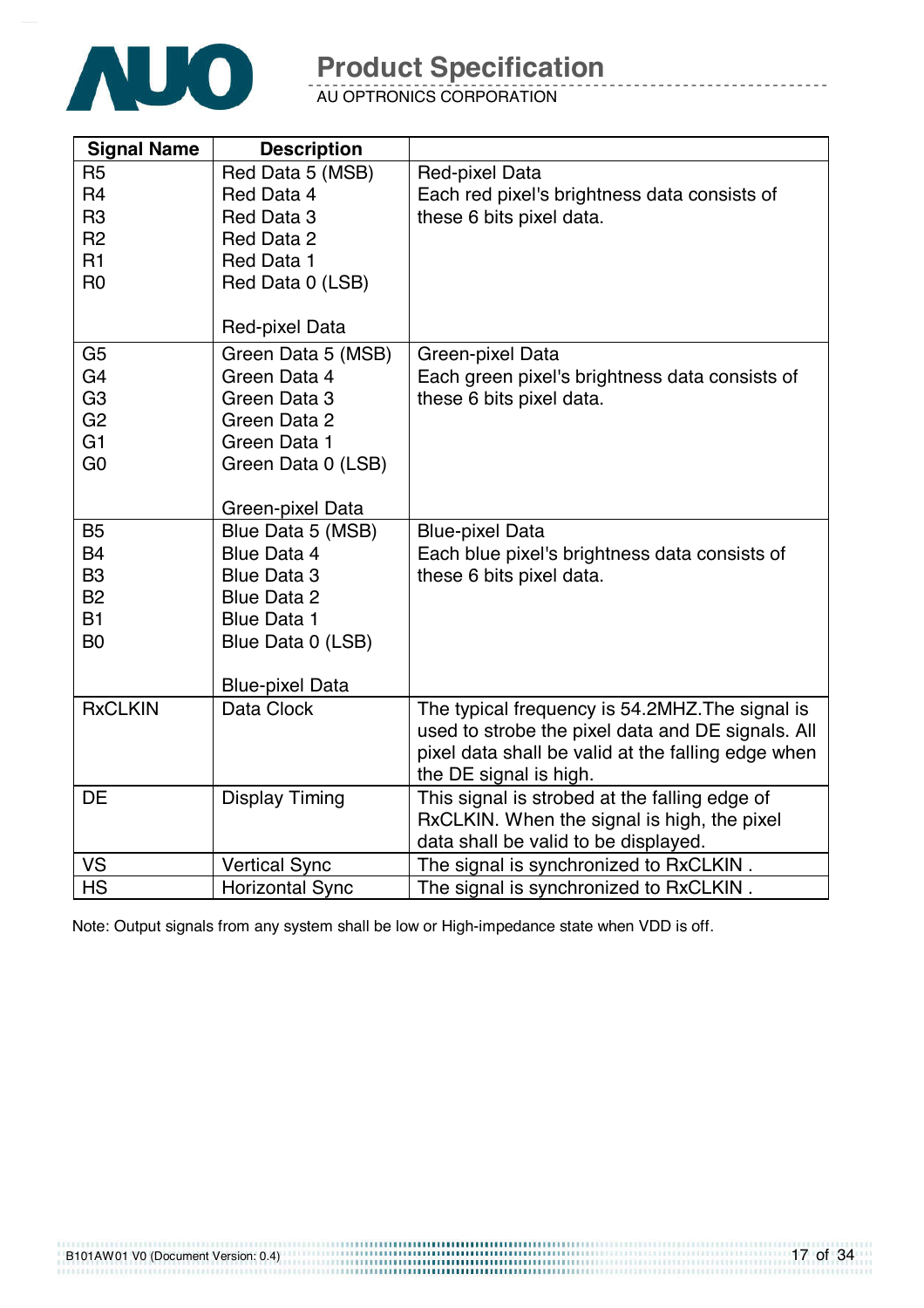

AU OPTRONICS CORPORATION

## **6.3 Integration Interface and Pin Assignment: TBD**

|                | Pin Signal         | <b>Description</b>                               | Pin | <b>Signal</b> | <b>Description</b>             |
|----------------|--------------------|--------------------------------------------------|-----|---------------|--------------------------------|
| 1              | <b>NC</b>          | No Connection                                    | 21  | <b>NC</b>     | No Connection (Reserve)        |
| $\overline{2}$ | <b>AVDD</b>        | PowerSupply, 3.3V(typical)                       | 22  | <b>GND</b>    | Ground                         |
| 3              | <b>AVDD</b>        | PowerSupply, 3.3V(typical)                       | 23  | <b>NC</b>     | No Connection (Reserve)        |
| 4              | <b>DVDD</b>        | DDC 3.3Vpower                                    | 24  | <b>NC</b>     | No Connection (Reserve)        |
| 5              | <b>NC</b>          | No Connection (Reserve)                          | 25  | <b>GND</b>    | Ground - Shield                |
| 6              | <b>SCL</b>         | <b>DDCClock</b>                                  | 26  | <b>NC</b>     | No Connection (Reserve)        |
| $\overline{7}$ | <b>SDA</b>         | <b>DDCData</b>                                   | 27  | <b>NC</b>     | No Connection (Reserve)        |
| 8              | Rin0-              | -LVDS differential data<br>input(R0-R5,G0)       | 28  | <b>GND</b>    | Ground - Shield                |
| 9              | $Rin0+$            | +LVDS differential data<br>input(R0-R5,G0)       | 29  | <b>NC</b>     | No Connection (Reserve)        |
| 10             | <b>GND</b>         | Ground                                           | 30  | <b>NC</b>     | No Connection (Reserve)        |
| 11             | Rin1-              | -LVDS differential data<br>input(G1-G5,B0-B1)    | 31  | VLED_GND      | <b>LED Ground</b>              |
| 12             | $Rin1+$            | +LVDS differential data<br>input(G1-G5,B0-B1)    | 32  | VLED_GND      | <b>LED Ground</b>              |
| 13             | <b>GND</b>         | Ground                                           | 33  | VLED_GND      | <b>LED Ground</b>              |
| 14             | Rin <sub>2</sub> - | -LVDS differential data<br>input(B2-B5,HS,VS,DE) | 34  | <b>NC</b>     | No Connection (Reserve)        |
| 15             | $Rin2+$            | +LVDS differential data<br>input(B2-B5,HS,VS,DE) | 35  | <b>PWM</b>    | <b>System PWM Signal Input</b> |
|                | 16 GND             | Ground                                           | 36  | LED EN        | LED enable pin(+3V Input)      |
| 17             | CIKIN-             | -LVDS differential clock<br>input                | 37  | <b>NC</b>     | No Connection (Reserve)        |
| 18             | CIkIN+             | +LVDS differential clock<br>input                | 38  | <b>VLED</b>   | LED Power Supply 5V~21V        |
| 19             | <b>GND</b>         | Ground                                           | 39  | <b>VLED</b>   | LED Power Supply 5V~21V        |
| 20             | <b>NC</b>          | <b>NC</b>                                        | 40  | <b>VLED</b>   | LED Power Supply 5V~21V        |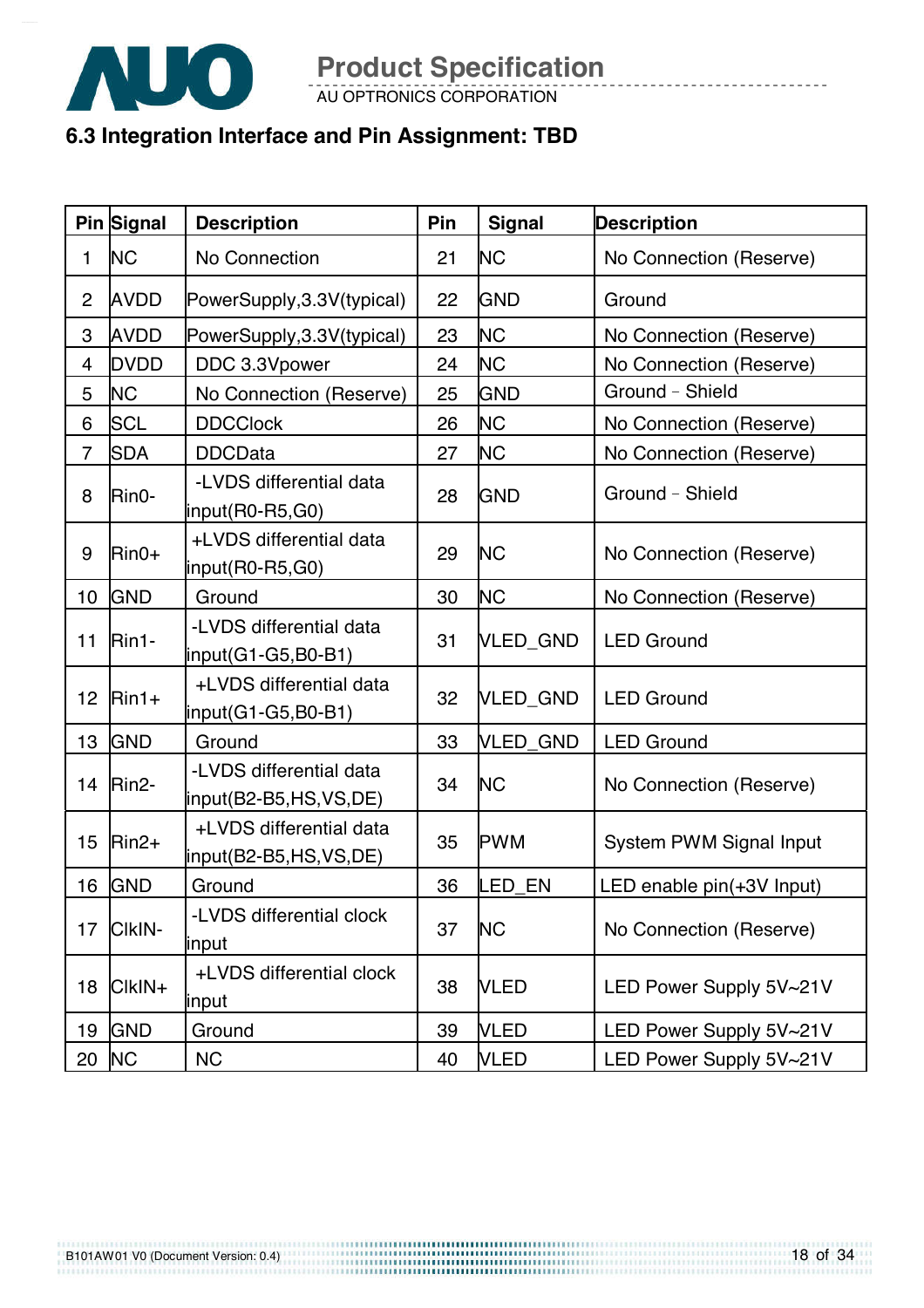

AU OPTRONICS CORPORATION **Product Specification** 

#### **6.4.1 Timing Characteristics**

Basically, interface timings should match the 1024 x 600 /60Hz manufacturing guide line timing.

| <b>Parameter</b>       |                 | Symbol                     | Min. | Typ. | Max. | Unit                         |
|------------------------|-----------------|----------------------------|------|------|------|------------------------------|
| <b>Frame Rate</b>      |                 |                            |      | 60   |      | Hz                           |
| <b>Clock frequency</b> |                 | $1/\,T_{\text{Clock}}$     |      | 54.8 |      | <b>MHz</b>                   |
|                        | <b>Period</b>   | ${\bf T}_{\sf V}$          |      | 650  |      |                              |
| <b>Vertical</b>        | <b>Active</b>   | $T_{VD}$                   |      | 600  |      | $\mathbf{T}_{\mathsf{Line}}$ |
| <b>Section</b>         | <b>Blanking</b> | $T_{VB}$                   |      | 50   |      |                              |
|                        | <b>Period</b>   | $\mathsf{T}_\mathsf{H}$    |      | 1405 |      |                              |
| <b>Horizontal</b>      | <b>Active</b>   | $\mathsf{T}_{\mathsf{HD}}$ |      | 1024 |      | $\mathbf{T}_{\text{Clock}}$  |
| <b>Section</b>         | <b>Blanking</b> | $\mathsf{T}_{\mathsf{HB}}$ |      | 381  |      |                              |

Note : DE mode only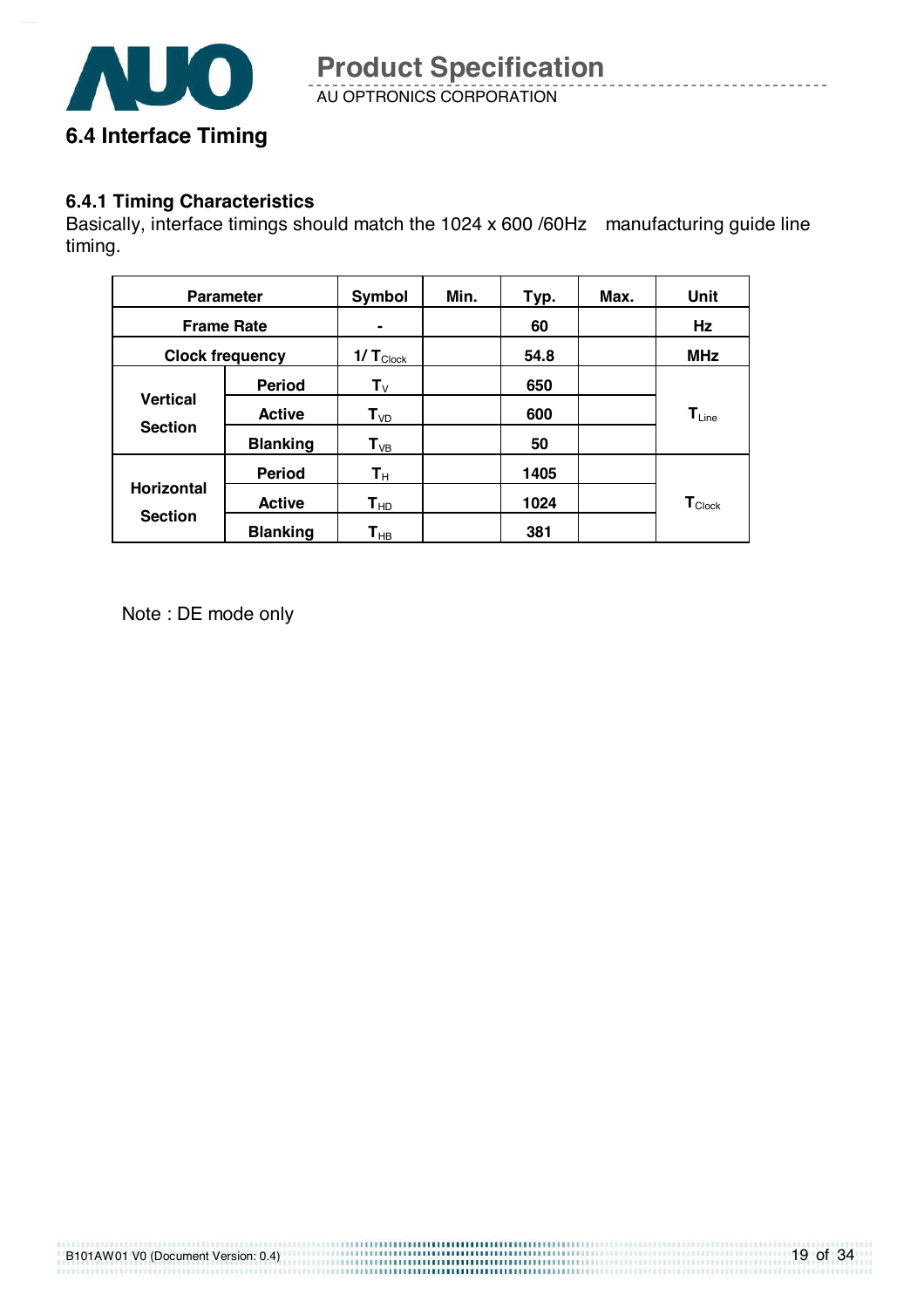

AU OPTRONICS CORPORATION **Product Specification** 

## **6.4.2 Timing diagram**

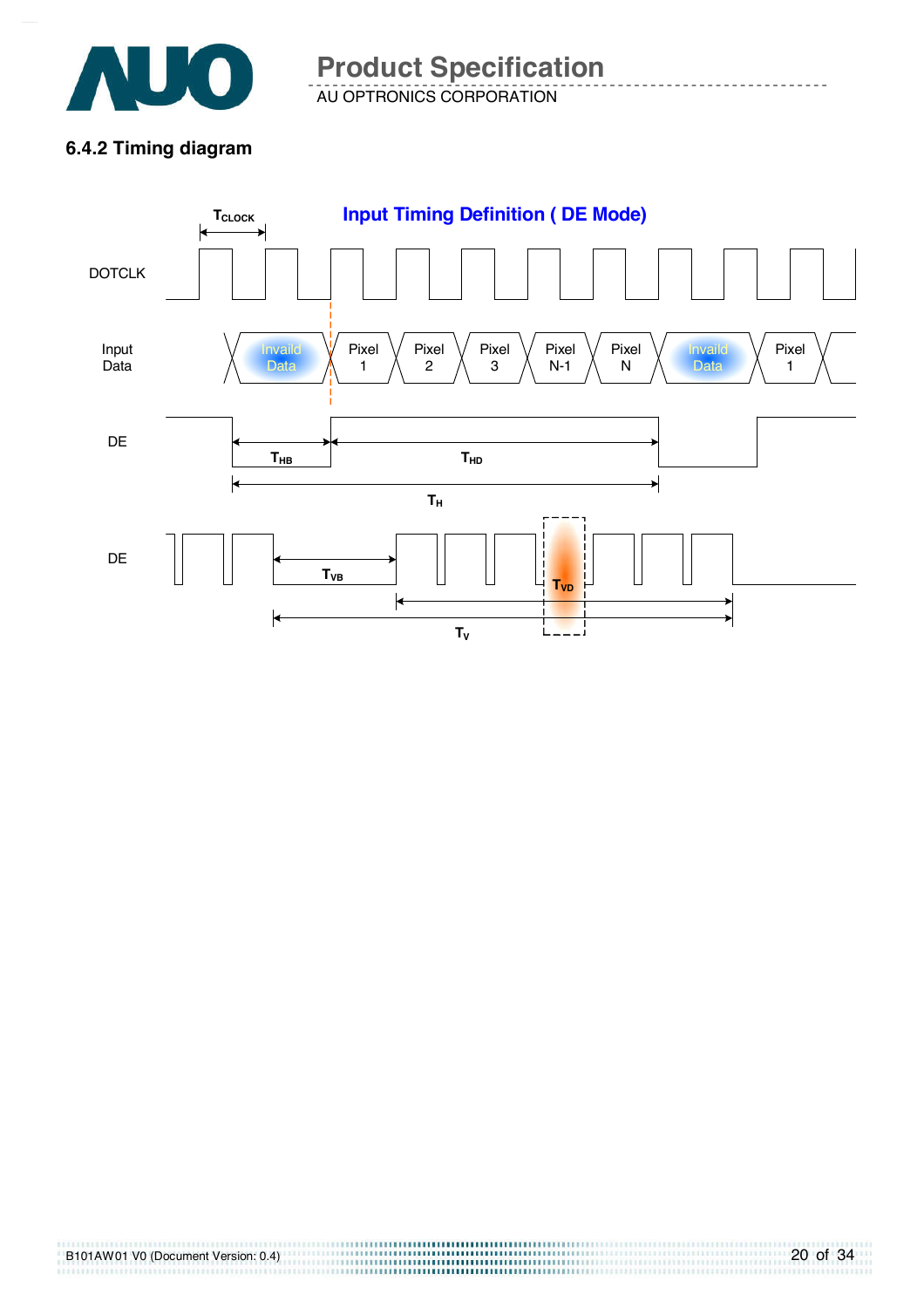

## **6.5 Power ON/OFF Sequence:**

#### **6.5.1 Panel Power Sequence**

VDD power and LED on/off sequence is as follows. Interface signals are also shown in the chart. Signals from any system shall be Hi-Z state or low level when VDD is off.



| <b>Parameter</b> | Min. | Typ. | Max. | <b>Unit</b> |  |
|------------------|------|------|------|-------------|--|
| T <sub>1</sub>   | 0.5  |      | 10   | [ms]        |  |
| T <sub>2</sub>   | 30   | 40   | 50   | [ms]        |  |
| T <sub>3</sub>   | 200  |      |      | [ms]        |  |
| T <sub>4</sub>   | 10   |      |      | [ms]        |  |
| T <sub>5</sub>   | 10   |      |      | [ms]        |  |
| T <sub>6</sub>   | O    |      |      | [ms]        |  |
| T7               | 10   |      |      | [ms]        |  |
| T <sub>8</sub>   | 100  |      |      | [ms]        |  |
| T <sub>9</sub>   | n    | 16   | 50   | [ms]        |  |
| T <sub>10</sub>  |      |      | 10   | [ms]        |  |
| T11              | 1000 |      |      | [ms]        |  |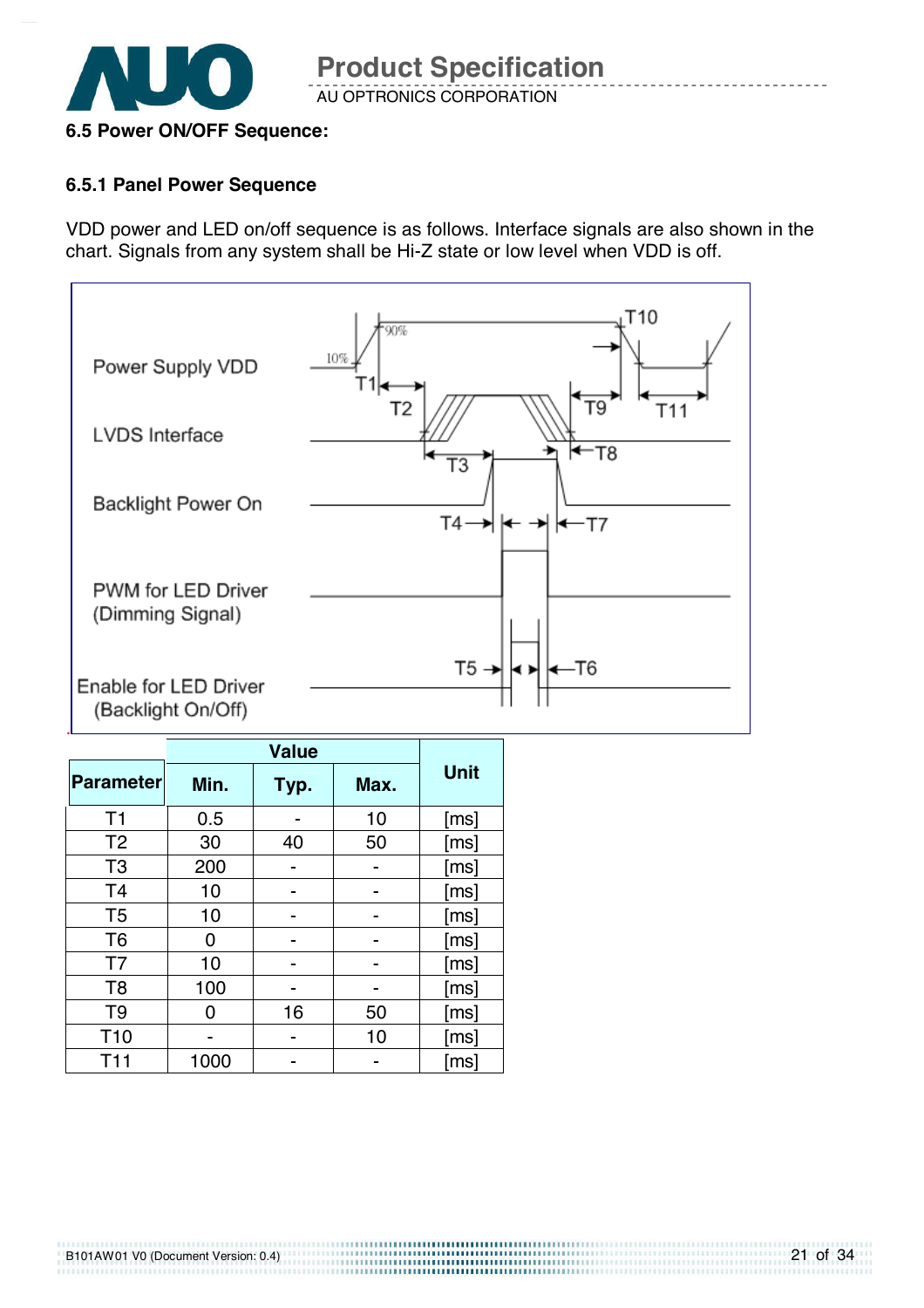

## **7. Connector Description**

Physical interface is described as for the connector on module.

These connectors are capable of accommodating the following signals and will be following components.

## **7.1 TFT LCD Module**

| <b>Connector Name / Designation</b> | <b>For Signal Connector</b>   |
|-------------------------------------|-------------------------------|
| Manufacturer                        | <b>IPEX / IPEX compatible</b> |
| Type / Part Number                  | IPEX 20455-040E-12            |
| <b>Mating Housing/Part Number</b>   | IPEX 20453-040T-11            |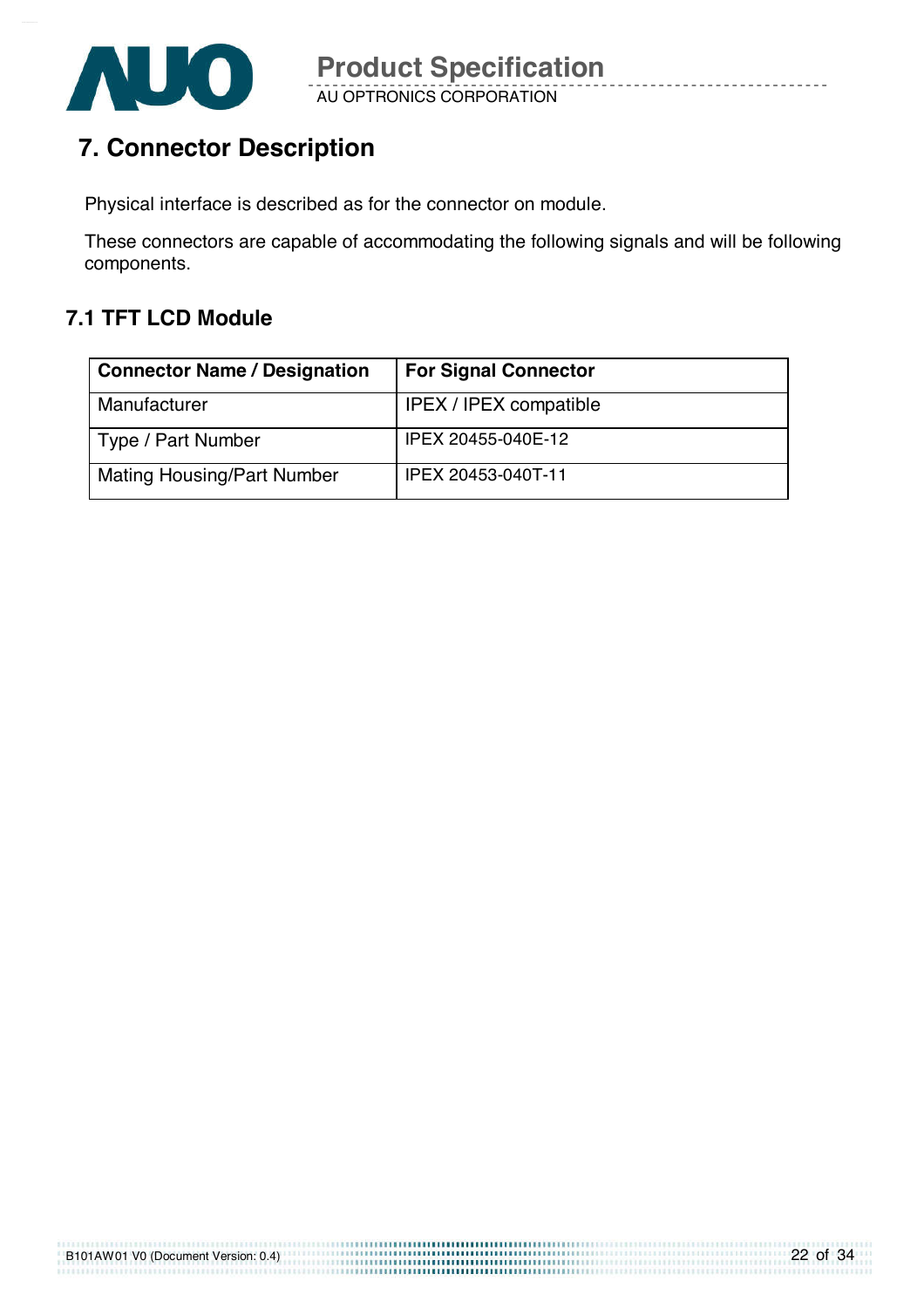

## **8. LED Driving Specification**

## **8.1 Connector Description**

It is a intergrative interface and comibe into LVDS connector. The type and mating refer to section 7.

## **8.2 Pin Assignment**

Ref. to 6.3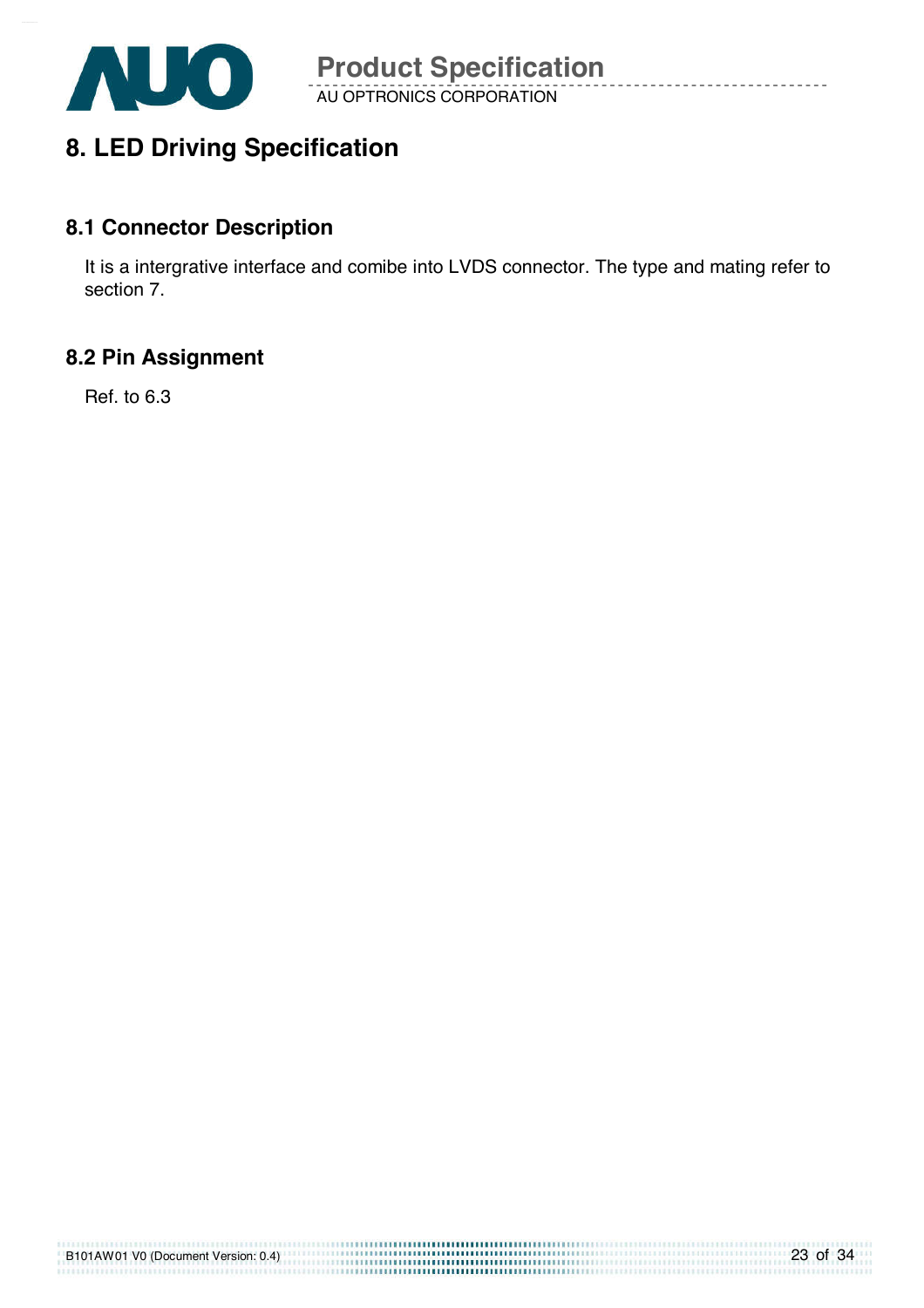

## **9. Vibration and Shock Test**

### **9.1 Vibration Test**

**Test Spec:** 

- **•** Test method: Non-Operation
- Acceleration: 1.5 G
- **•** Frequency: 10 500Hz Random
- Sweep: 30 Minutes each Axis (X, Y, Z)

## **9.2 Shock Test Spec:**

**Test Spec:** 

- **•** Test method: Non-Operation
- **•** Acceleration: 220 G, Half sine wave
- Active time: 2 ms
- Pulse: X, Y, Z .one time for each side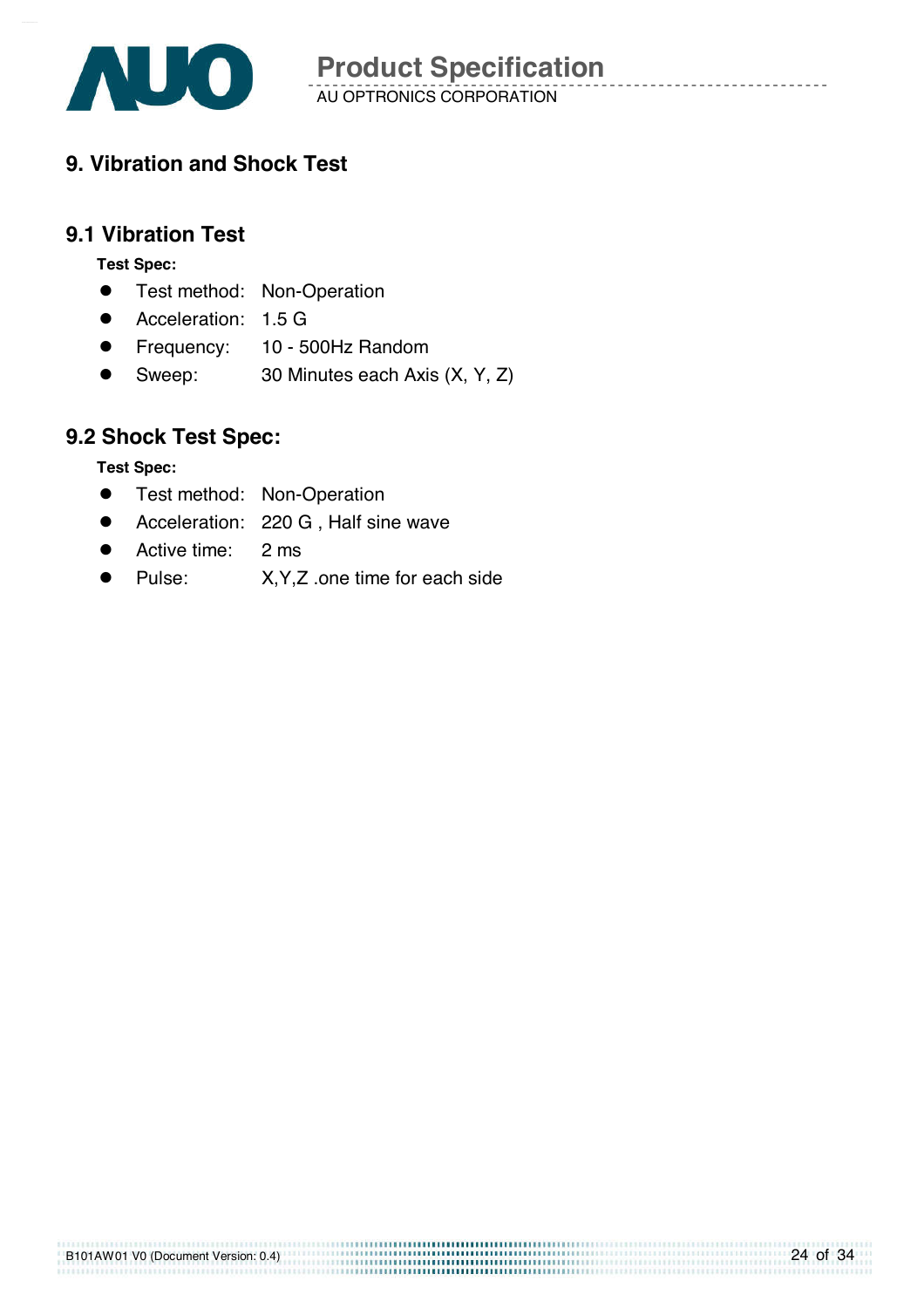

AU OPTRONICS CORPORATION

## **10. Reliability**

| <b>Items</b>                        | <b>Required Condition</b>                                            | <b>Note</b> |
|-------------------------------------|----------------------------------------------------------------------|-------------|
| Temperature<br><b>Humidity Bias</b> | Ta= $40^{\circ}$ C, 90%RH, 300h                                      |             |
| <b>High Temperature Operation</b>   | Ta= 50 $^\circ \textsf{C}$ , Dry, 300h                               |             |
| Low Temperature Operation           | Ta= $0^{\circ}$ C, 300h                                              |             |
| <b>High Temperature Storage</b>     | Ta= $60^{\circ}$ C, 35%RH, 300h                                      |             |
| Low Temperature Storage             | Ta= $-20^{\circ}$ C, 50%RH, 250h                                     |             |
| <b>Thermal Shock</b><br>Test        | Ta=-20 $\degree$ C to 60 $\degree$ C, Duration at 30 min, 100 cycles |             |
| <b>ESD</b>                          | Contact: ±8 KV                                                       | Note 1      |
|                                     | $Air : ±15$ KV                                                       |             |

**Note1:** According to EN 61000-4-2 , ESD class B: Some performance degradation allowed. No data lost

25 of 34

. Self-recoverable. No hardware failures.

B101AW01 V0 (Document Version: 0.4)

**Remark:** MTBF (Excluding the LED): 30,000 hours with a confidence level 90%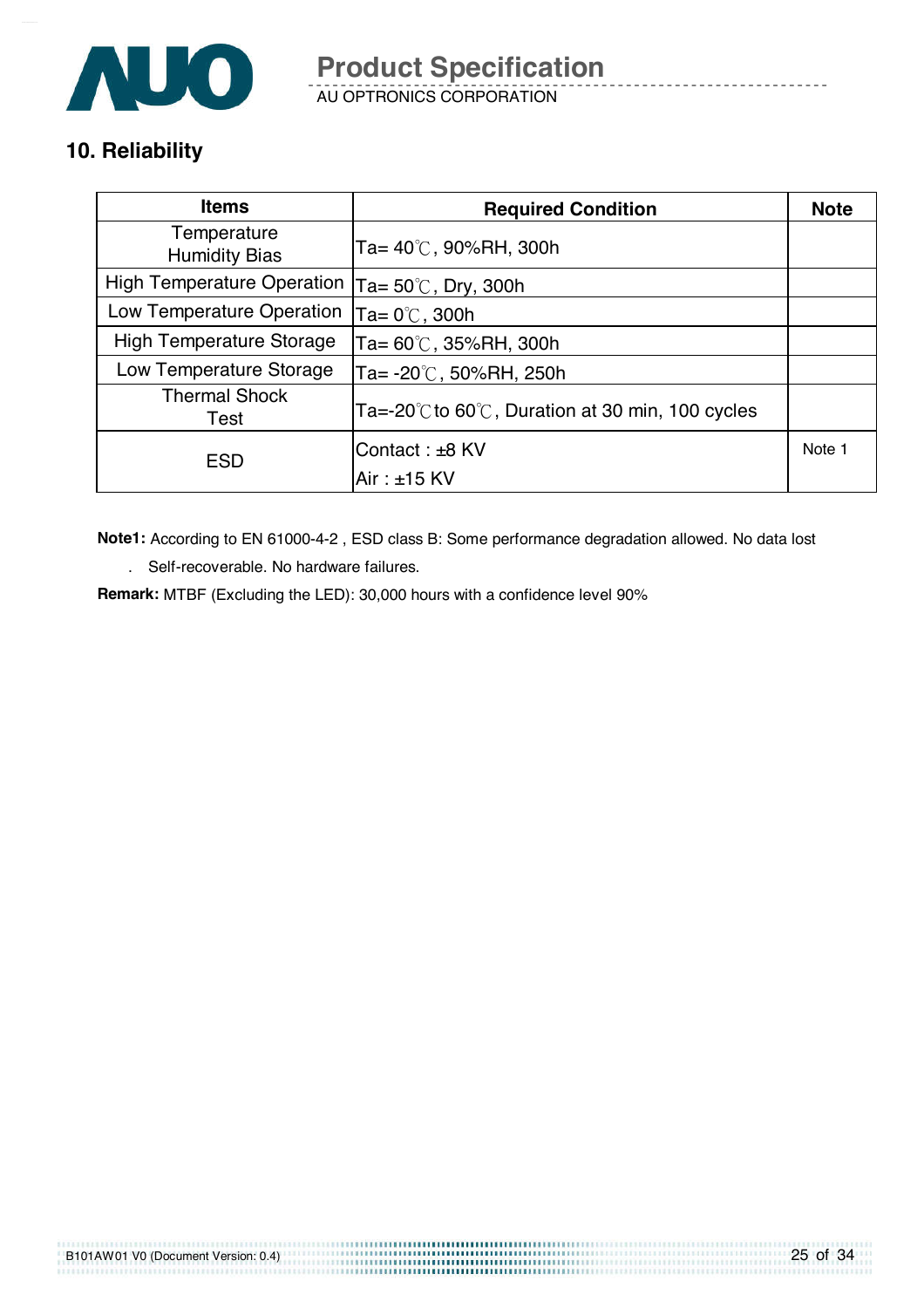

#### AU OPTRONICS CORPORATION

## **11. Mechanical Characteristics**

### **11.1 LCM Outline Dimension:**



B101AW01 V0 (Document Version: 0.4)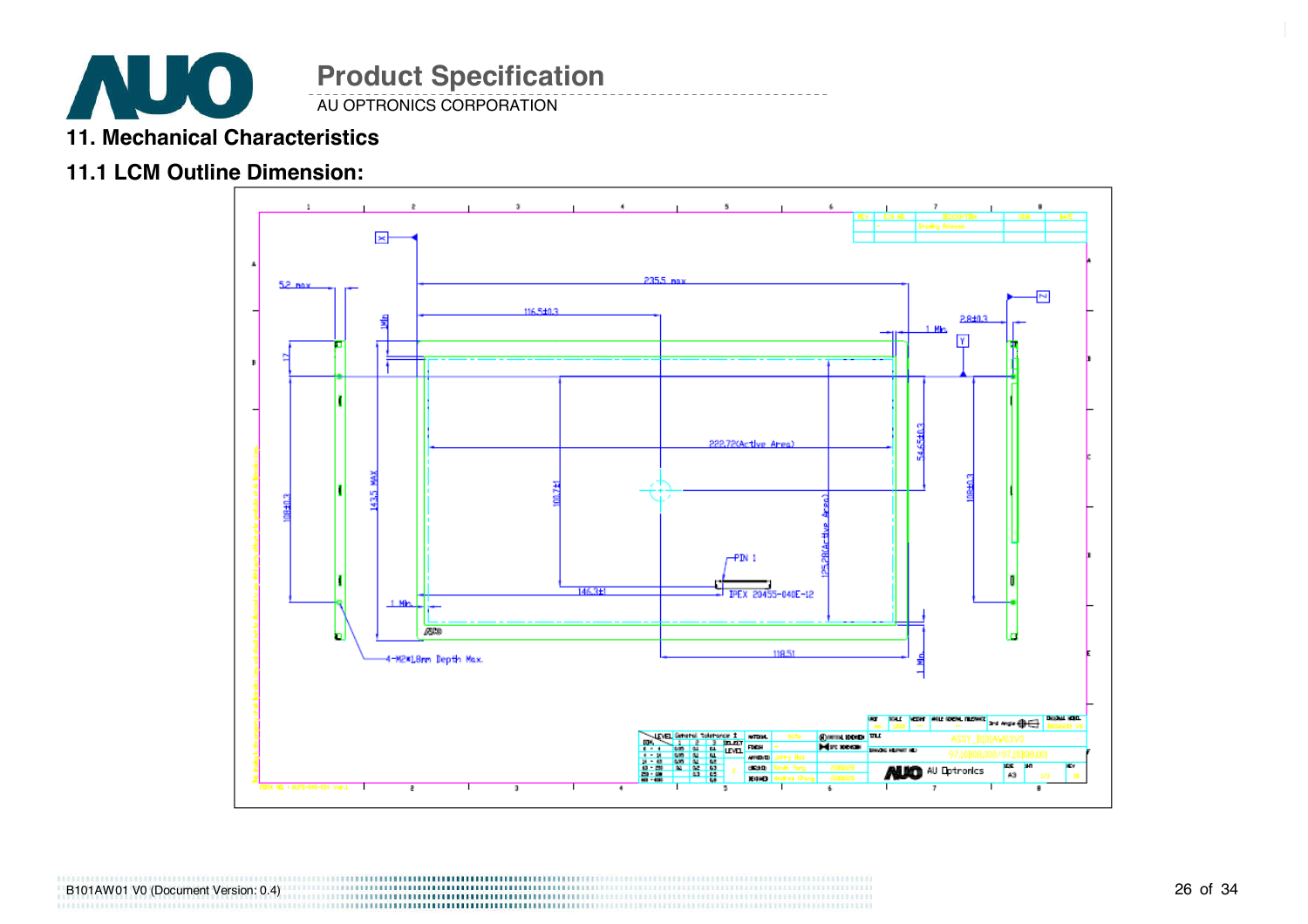

**AU OPTRONICS CORPORATION** 



B101AW01 V0 (Document Version: 0.4)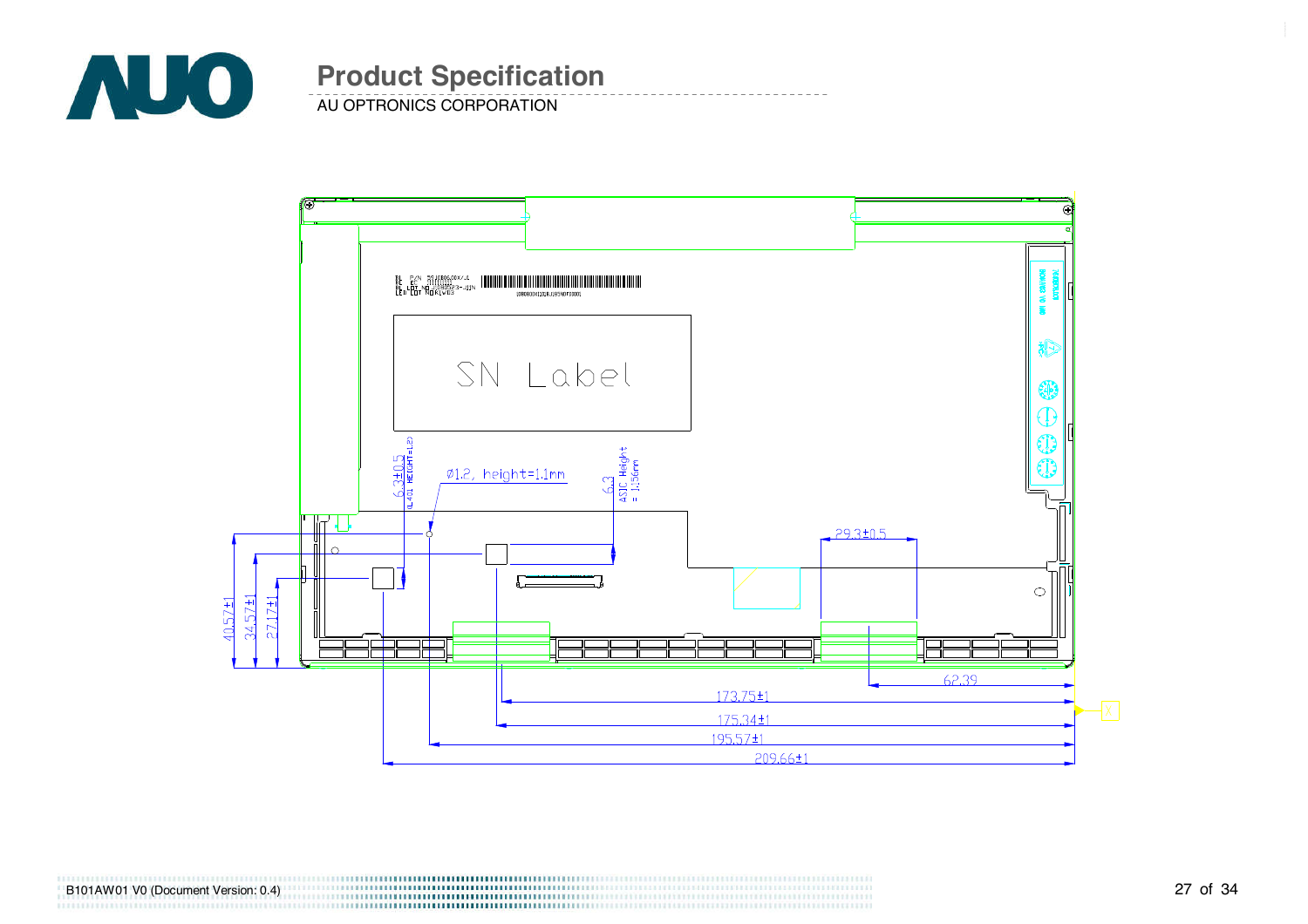

AU OPTRONICS CORPORATION

## **11.2 Screw Hole Depth and Center Position:**

Screw hole maximum depth, from side surface = 2.0 mm (See drawing)

Screw hole center location, from front surface  $= 2.8 \pm 0.3$ mm (See drawing) Screw Torque: Maximum 2.5 kgf-cm

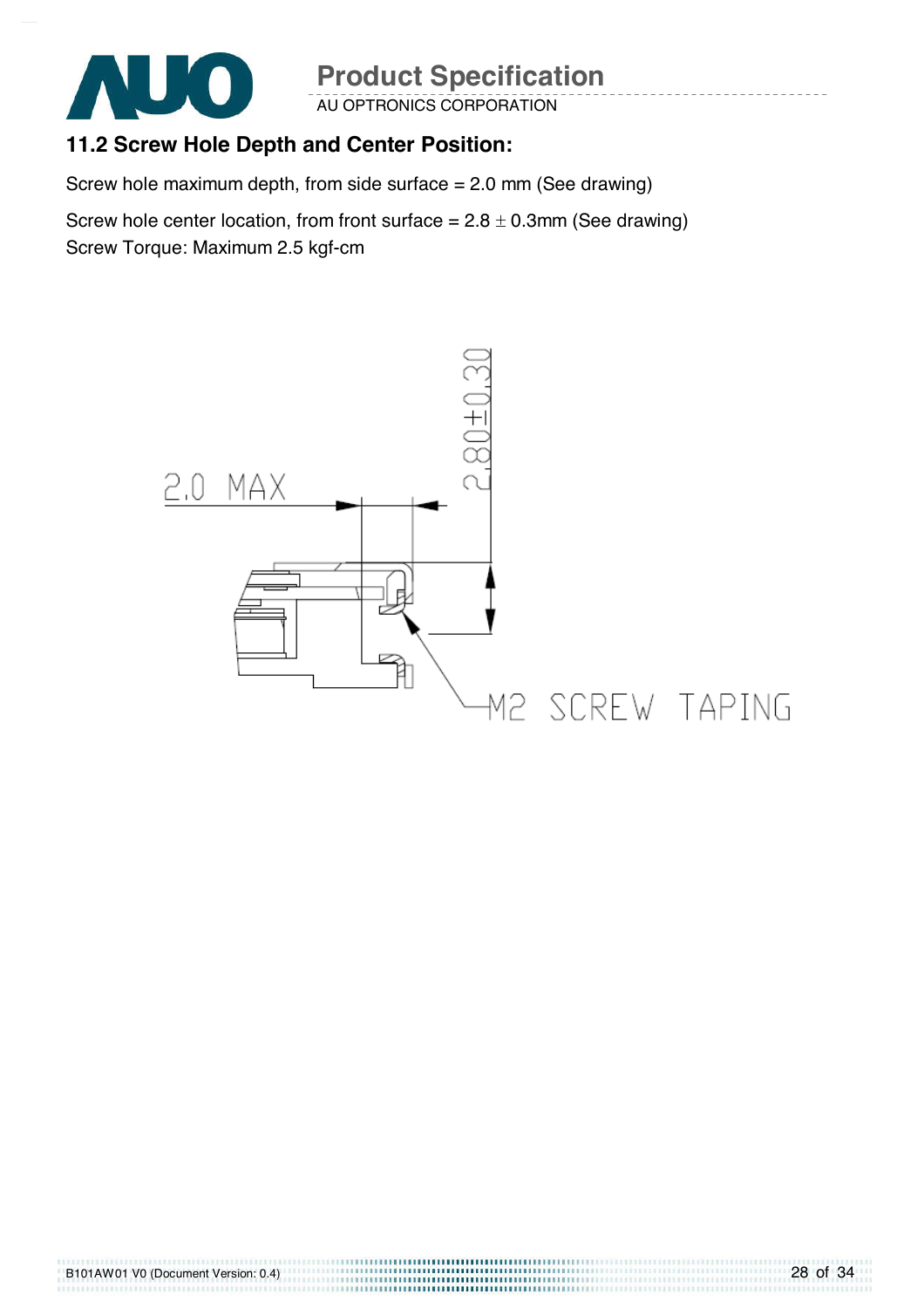

**12. Shipping and Package**

## **12.1 Shipping Label Format:**

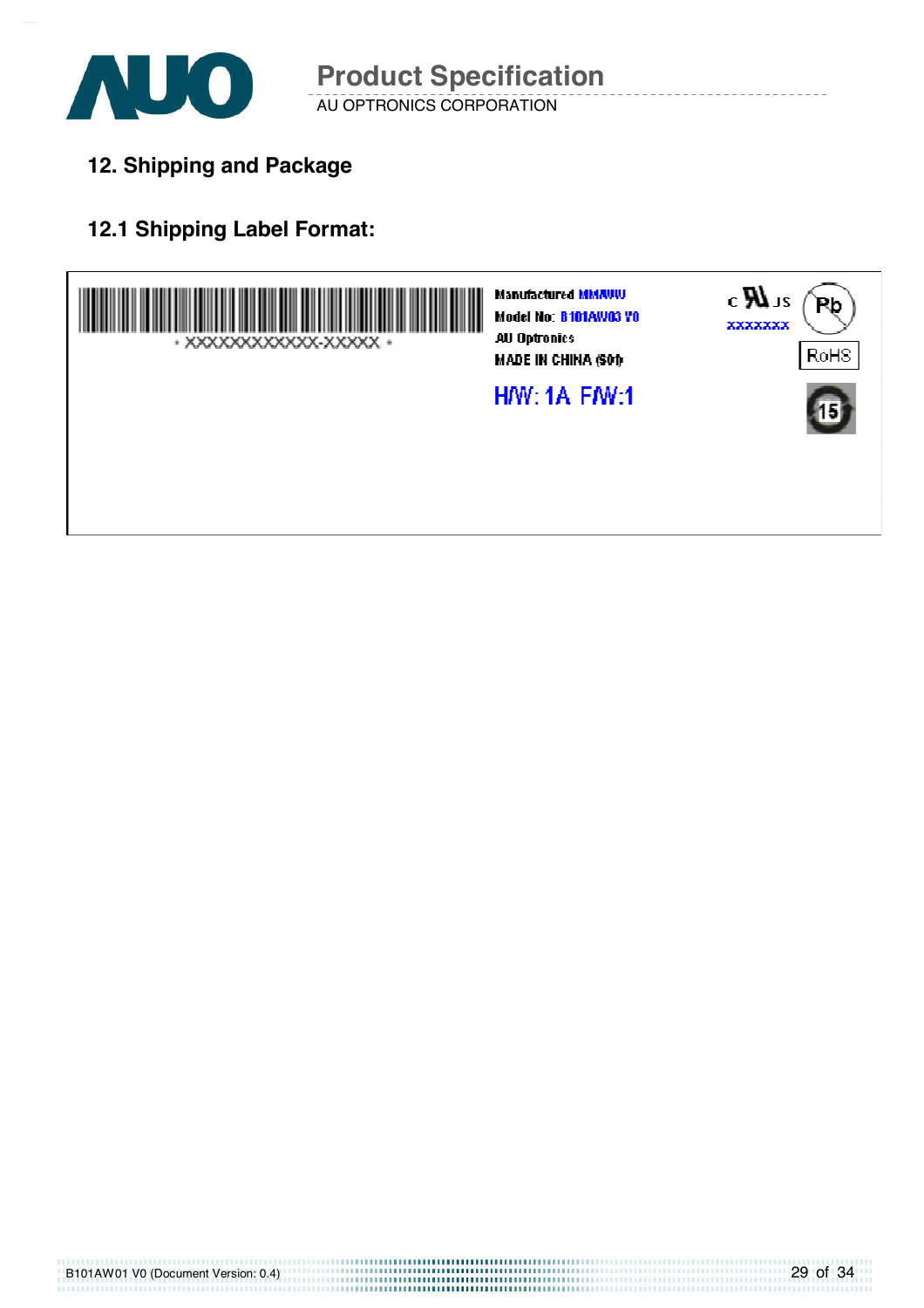

AU OPTRONICS CORPORATION **Product Specification** 

**12.2 Carton package:** 

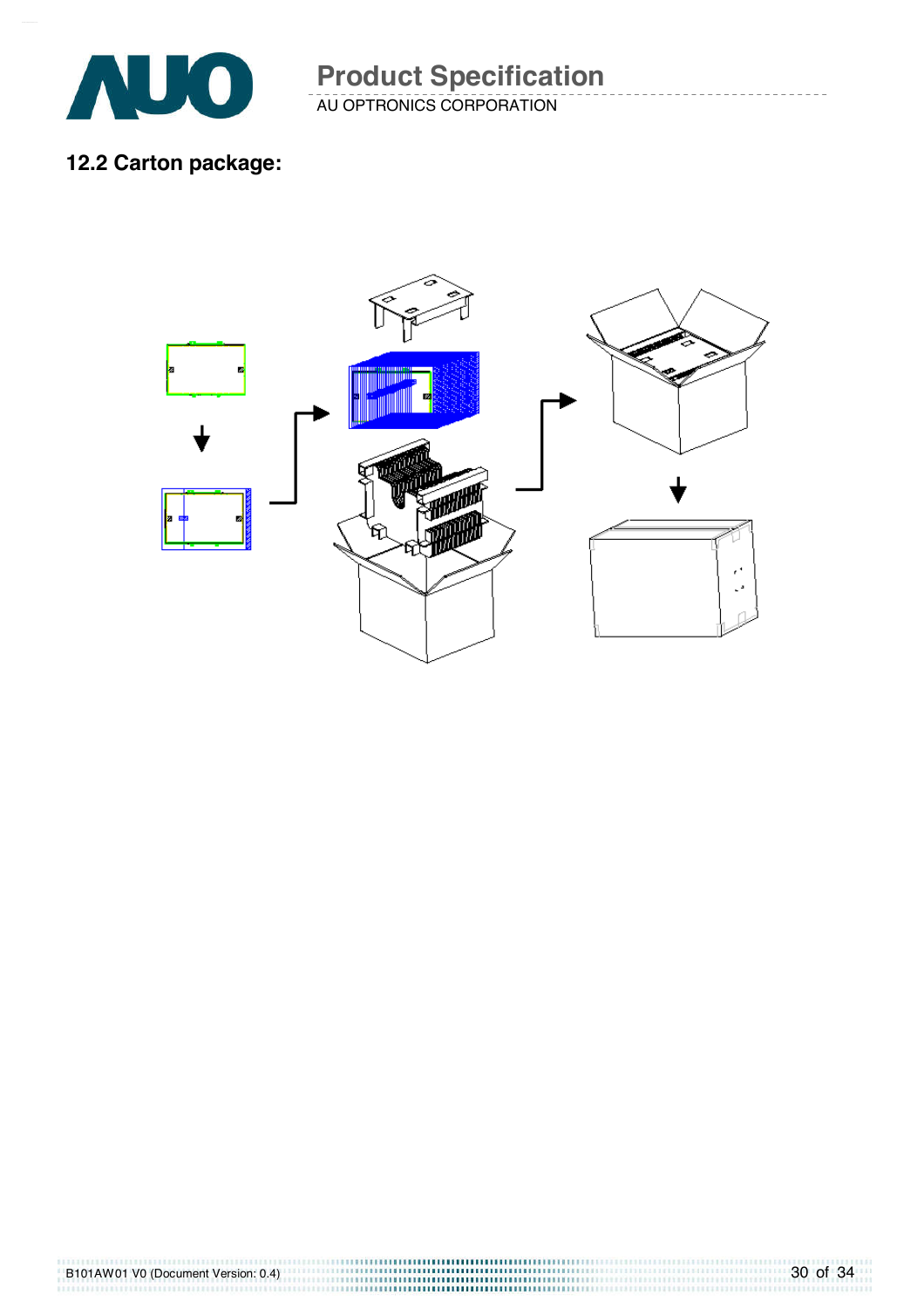

AU OPTRONICS CORPORATION

## **12.3 Shipping package of palletizing sequence:**

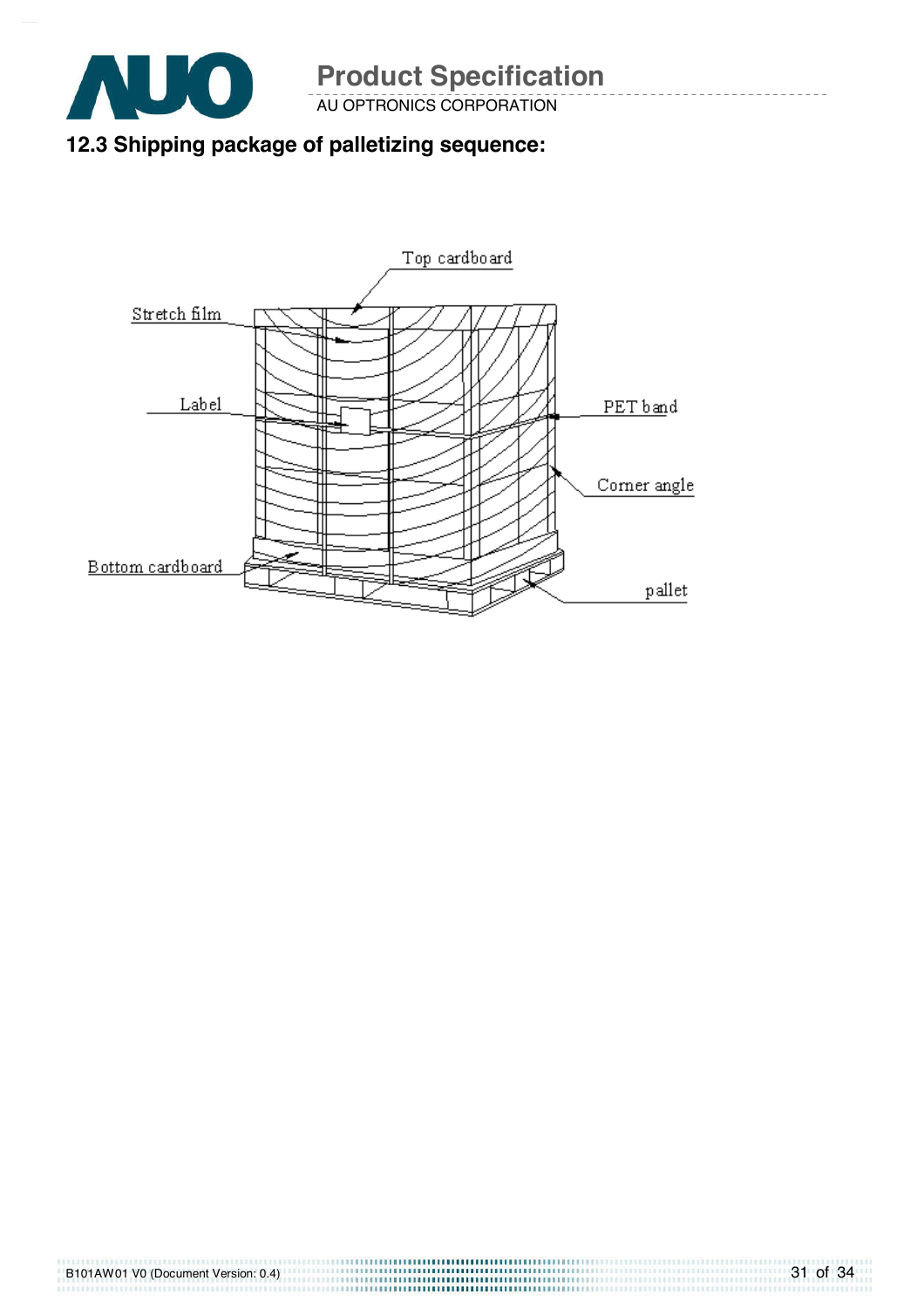

AU OPTRONICS CORPORATION

## **13. Appendix: EDID description**

|                | B101AW03 V1 EDID Code                                 |                |            |                |      |
|----------------|-------------------------------------------------------|----------------|------------|----------------|------|
| <b>Address</b> | <b>FUNCTION</b>                                       | Value          | Value      | Value          | Note |
| <b>HEX</b>     |                                                       | <b>HEX</b>     | <b>BIN</b> | <b>DEC</b>     |      |
| 00             | Header                                                | 00             | 00000000   | $\mathbf 0$    |      |
| 01             |                                                       | FF             | 11111111   | 255            |      |
| 02             |                                                       | FF             | 11111111   | 255            |      |
| 03             |                                                       | FF             | 11111111   | 255            |      |
| 04             |                                                       | FF             | 11111111   | 255            |      |
| 05             |                                                       | FF             | 11111111   | 255            |      |
| 06             |                                                       | FF             | 11111111   | 255            |      |
| 07             |                                                       | 00             | 00000000   | $\mathbf 0$    |      |
| 08             | EISA Manuf. Code LSB                                  | 06             | 00000110   | 6              |      |
| 09             | <b>Compressed ASCII</b>                               | <b>AF</b>      | 10101111   | 175            |      |
| 0A             | <b>Product Code</b>                                   | D <sub>2</sub> | 11010010   | 210            |      |
| 0B             | hex, LSB first                                        | 31             | 00110001   | 49             |      |
| 0C             | 32-bit ser $#$                                        | 00             | 00000000   | $\mathbf 0$    |      |
| 0D             |                                                       | 00             | 00000000   | $\mathbf 0$    |      |
| 0E             |                                                       | 00             | 00000000   | $\overline{0}$ |      |
| 0F             |                                                       | 00             | 00000000   | $\mathbf 0$    |      |
| 10             | Week of manufacture                                   | 01             | 00000001   | 1              |      |
| 11             | Year of manufacture                                   | 13             | 00010011   | 19             |      |
| 12             | EDID Structure Ver.                                   | 01             | 00000001   | 1              |      |
| 13             | EDID revision #                                       | 03             | 00000011   | 3              |      |
| 14             | Video input def. (digital I/P, non-TMDS, CRGB)        | 80             | 10000000   | 128            |      |
| 15             | Max H image size<br>(rounded to cm)                   | 16             | 00010110   | 22             |      |
| 16             | Max V image size<br>(rounded to cm)                   | 0D             | 00001101   | 13             |      |
| 17             | $(=(gamma*100)-100)$<br>Display Gamma                 | 78             | 01111000   | 120            |      |
| 18             | Feature support (no DPMS, Active OFF, RGB, tmg Blk#1) | 0A             | 00001010   | 10             |      |
| 19             | Red/green low bits (Lower 2:2:2:2 bits)               | 66             | 01100110   | 102            |      |
| 1A             | Blue/white low bits (Lower 2:2:2:2 bits)              | 95             | 10010101   | 149            |      |
| 1B             | Red x (Upper 8 bits)                                  | 96             | 10010110   | 150            |      |
| 1 <sub>C</sub> | Red y/ highER 8 bits                                  | 59             | 01011001   | 89             |      |
| 1D             | Green x                                               | 57             | 01010111   | 87             |      |
| 1E             | Green y                                               | 91             | 10010001   | 145            |      |
| 1F             | Blue x                                                | 28             | 00101000   | 40             |      |
| 20             | Blue y                                                | 1F             | 00011111   | 31             |      |
| 21             | White x                                               | 50             | 01010000   | 80             |      |
| 22             | White y                                               | 54             | 01010100   | 84             |      |
| 23             | Established timing 1                                  | 00             | 00000000   | 0              |      |
| 24             | Established timing 2                                  | 00             | 00000000   | $\pmb{0}$      |      |
| 25             | Established timing 3                                  | 00             | 00000000   | 0              |      |
| 26             | Standard timing #1                                    | 01             | 00000001   | 1              |      |
| 27             |                                                       | 01             | 00000001   | 1              |      |
| 28             | Standard timing #2                                    | 01             | 00000001   | 1              |      |
| 29             |                                                       | 01             | 00000001   | 1              |      |
| 2A             | Standard timing #3                                    | 01             | 00000001   | 1              |      |
| 2B             |                                                       | 01             | 00000001   | 1              |      |
| 2C             | Standard timing #4                                    | 01             | 00000001   | 1              |      |
| 2D             |                                                       | 01             | 00000001   | 1              |      |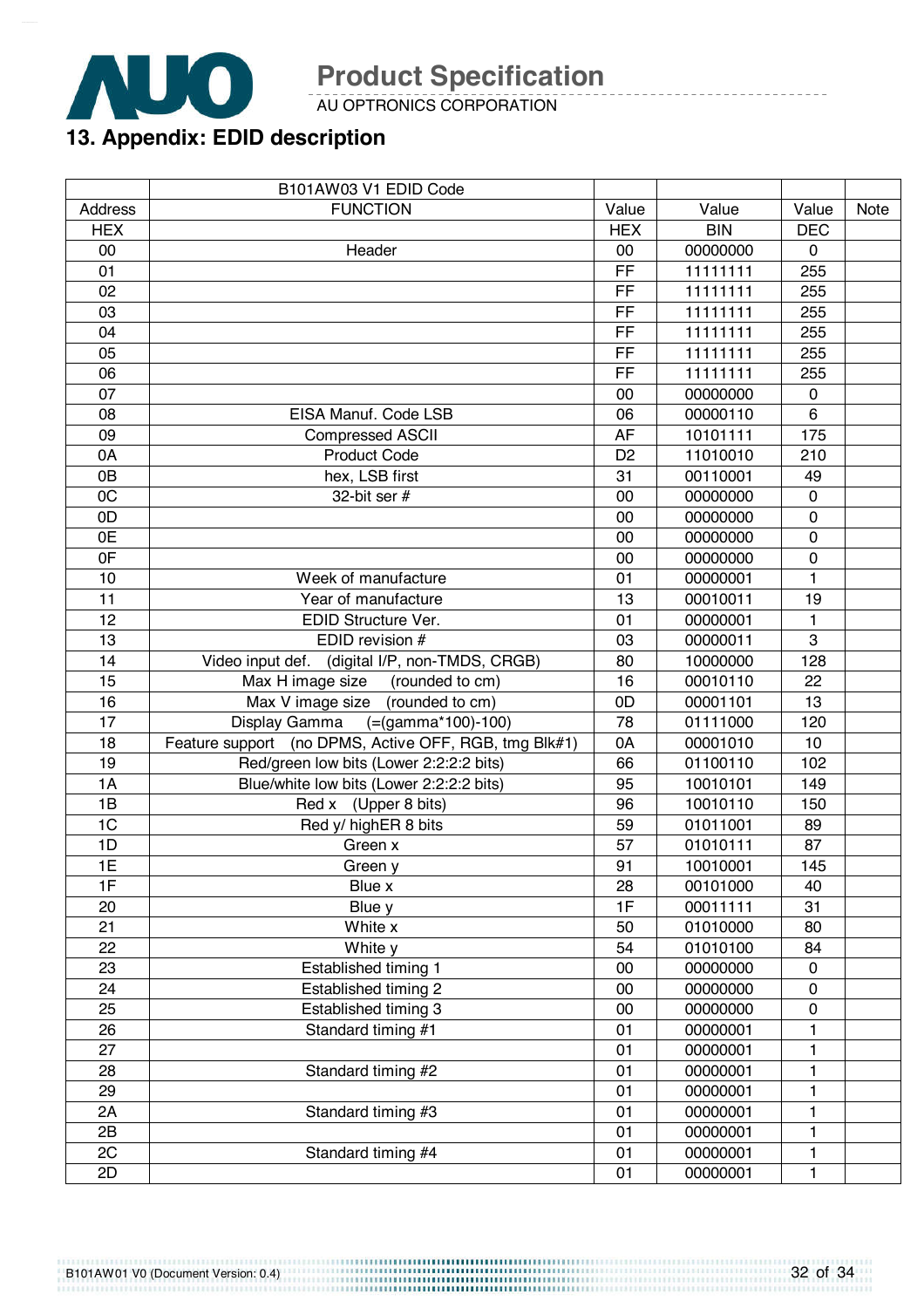

AU OPTRONICS CORPORATION

| 2E                       | Standard timing #5                                   | 01             | 00000001 | 1            |         |
|--------------------------|------------------------------------------------------|----------------|----------|--------------|---------|
| 2F                       |                                                      | 01             | 00000001 | 1            |         |
| 30                       | Standard timing #6                                   | 01             | 00000001 | 1            |         |
| 31                       |                                                      | 01             | 00000001 | 1            |         |
| 32                       | Standard timing #7                                   | 01             | 00000001 | 1            |         |
| 33                       |                                                      | 01             | 00000001 | 1            |         |
| 34                       | Standard timing #8                                   | 01             | 00000001 | $\mathbf{1}$ |         |
| 35                       |                                                      | 01             | 00000001 | $\mathbf{1}$ |         |
| 36                       | Pixel Clock/10000<br><b>LSB</b>                      | B <sub>0</sub> | 10110000 | 176          |         |
| 37                       | Pixel Clock/10000<br><b>USB</b>                      | 13             | 00010011 | 19           |         |
| 38                       | Horz active Lower 8bits                              | 00             | 00000000 | $\mathbf 0$  |         |
| 39                       | Horz blanking Lower 8bits                            | 40             | 01000000 | 64           |         |
| 3A                       | HorzAct: HorzBlnk<br>Upper 4:4 bits                  | 41             | 01000001 | 65           |         |
| 3B                       | <b>Vertical Active</b><br>Lower 8bits                | 58             | 01011000 | 88           |         |
| 3C                       | Lower 8bits<br><b>Vertical Blanking</b>              | 19             | 00011001 | 25           |         |
| 3D                       | Vert Act: Vertical Blanking<br>(upper 4:4 bit)       | 20             | 00100000 | 32           |         |
| 3E                       | HorzSync. Offset                                     | 18             | 00011000 | 24           |         |
| $\overline{\mathsf{3F}}$ | HorzSync.Width                                       | 88             | 10001000 | 136          |         |
| 40                       | VertSync.Offset: VertSync.Width                      | 31             | 00110001 | 49           |         |
| 41                       | Horz‖ Sync Offset/Width Upper 2bits                  | 00             | 00000000 | 0            |         |
| 42                       | Horizontal Image Size Lower 8bits                    | DF             | 11011111 | 223          |         |
| 43                       | Vertical Image Size Lower 8bits                      | 7D             | 01111101 | 125          |         |
| 44                       | Horizontal & Vertical Image Size (upper 4:4 bits)    | 00             | 00000000 | $\mathbf 0$  |         |
| 45                       | Horizontal Border (zero for internal LCD)            | 00             | 00000000 | $\mathbf 0$  |         |
| 46                       | Vertical Border (zero for internal LCD)              | 00             | 00000000 | $\mathbf 0$  |         |
| 47                       | Signal (non-intr, norm, no stero, sep sync, neg pol) | 18             | 00011000 | 24           |         |
| 48                       | Detailed timing/monitor                              | 00             | 00000000 | $\mathbf 0$  |         |
| 49                       | descriptor #2                                        | 00             | 00000000 | $\mathbf 0$  |         |
| 4A                       |                                                      | 00             | 00000000 | $\mathbf 0$  |         |
| 4B                       |                                                      | 0F             | 00001111 | 15           |         |
| 4C                       |                                                      | 00             | 00000000 | $\mathbf 0$  |         |
| 4D                       |                                                      | 00             | 00000000 | $\mathbf 0$  |         |
| 4E                       |                                                      | 00             | 00000000 | $\mathbf 0$  |         |
| 4F                       |                                                      | 00             | 00000000 | $\mathbf 0$  |         |
| 50                       |                                                      | 00             | 00000000 | $\mathbf 0$  |         |
| 51                       |                                                      | 00             | 00000000 | 0            |         |
| 52                       |                                                      | 00             | 00000000 | $\mathbf 0$  |         |
| 53                       |                                                      | 00             | 00000000 | $\mathbf 0$  |         |
| 54                       |                                                      | 00             | 00000000 | $\mathbf 0$  |         |
| 55                       |                                                      | 00             | 00000000 | $\mathbf 0$  |         |
| 56                       |                                                      | 00             | 00000000 | $\pmb{0}$    |         |
| 57                       |                                                      | 00             | 00000000 | $\mathbf 0$  |         |
| 58                       |                                                      | 00             | 00000000 | $\mathbf 0$  |         |
| 59                       |                                                      | 20             | 00100000 | 32           |         |
| 5A                       | Detailed timing/monitor                              | 00             | 00000000 | $\mathbf 0$  |         |
| 5B                       | descriptor #3                                        | 00             | 00000000 | $\mathbf 0$  |         |
| 5C                       |                                                      | 00             | 00000000 | $\mathbf 0$  |         |
| 5D                       |                                                      | FE             | 11111110 | 254          |         |
| 5E                       |                                                      | 00             | 00000000 | $\pmb{0}$    |         |
| 5F                       | Manufacture                                          | 41             | 01000001 | 65           | A       |
| 60                       | Manufacture                                          | 55             | 01010101 | 85           | U       |
| 61                       | Manufacture                                          | 4F             | 01001111 | 79           | $\circ$ |

B101AW01 V0 (Document Version: 0.4)